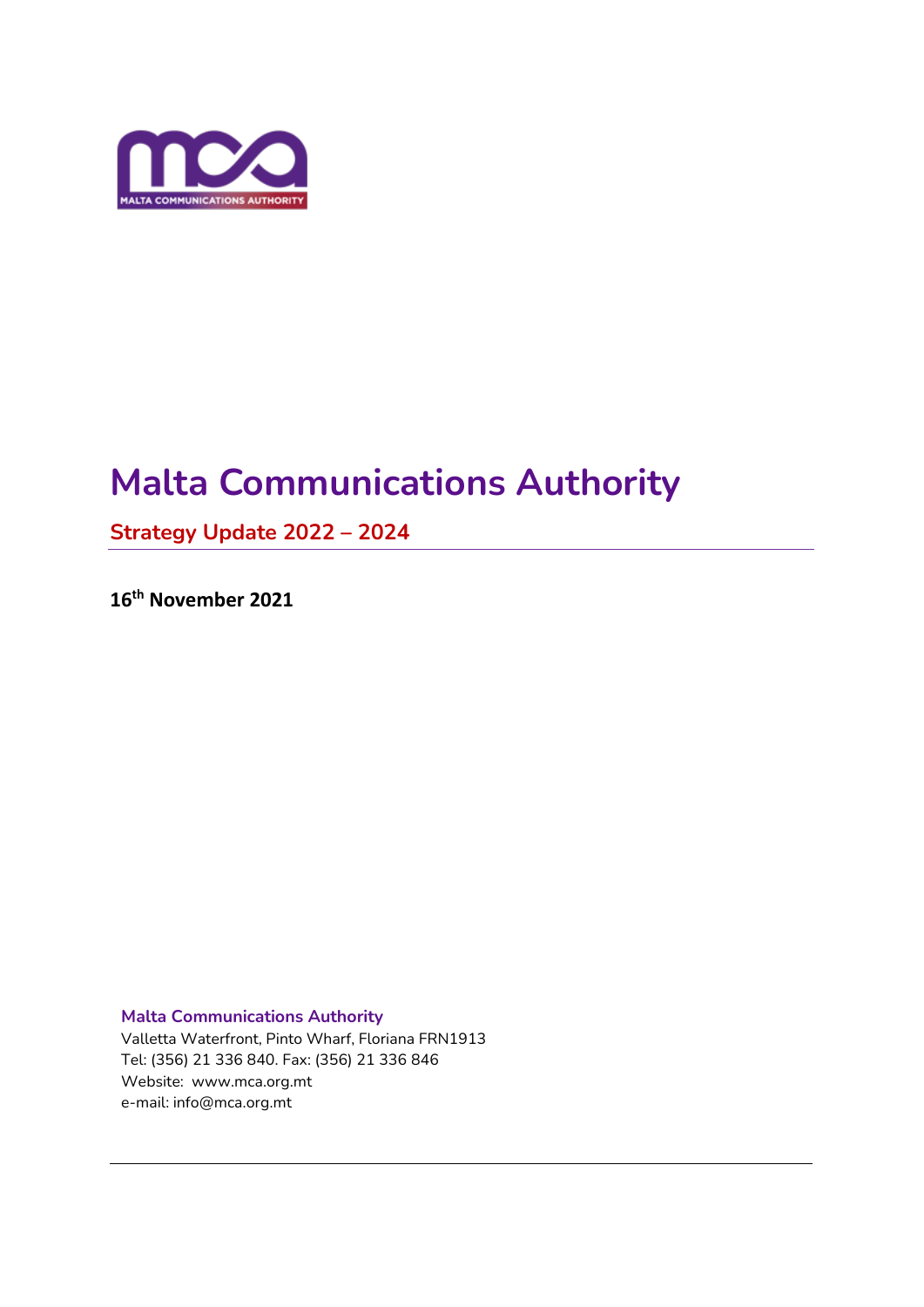

# **TABLE OF CONTENTS**

|    | 6. INDIVIDUAL STRATEGIC OBJECTIVES - OUTLOOK/KEY TASKS/NEW THRUSTS21 |  |
|----|----------------------------------------------------------------------|--|
|    |                                                                      |  |
| 8. |                                                                      |  |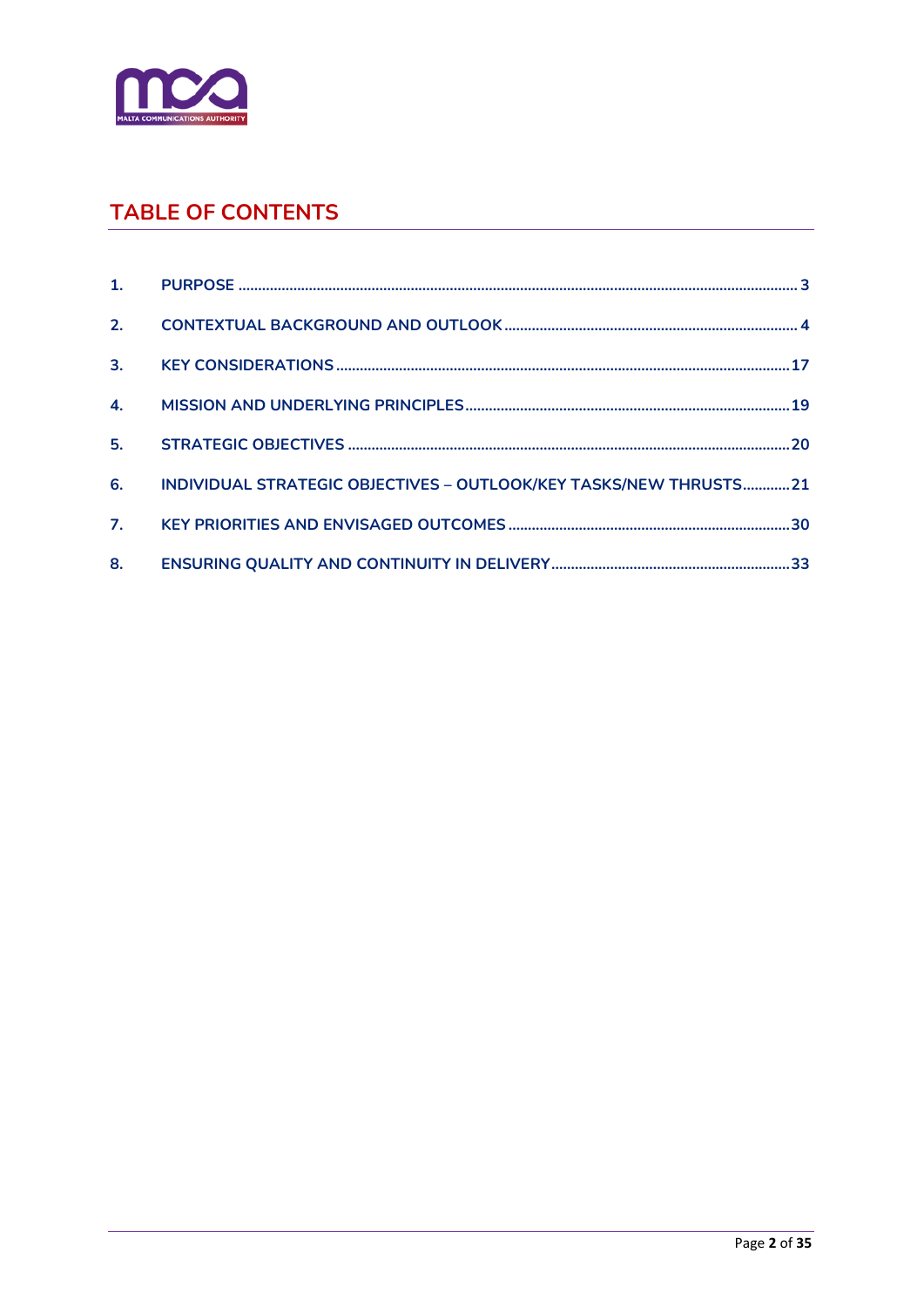

### <span id="page-2-0"></span>**1. Purpose**

This document provides a rolling update of the Malta Communications Authority's (MCA's) strategic direction for the period 2022 – 2024. It contains a validation of established strategic thrusts and includes any new developments that are envisaged as having a significant impact during the plan period.

The key thrusts identified in this Strategic Update constitute the framework for the activities that are articulated in the Business Plan for the same time-period.

The contents of this Strategy Update are based on the MCA's visibility of its official mandate as at date of presentation.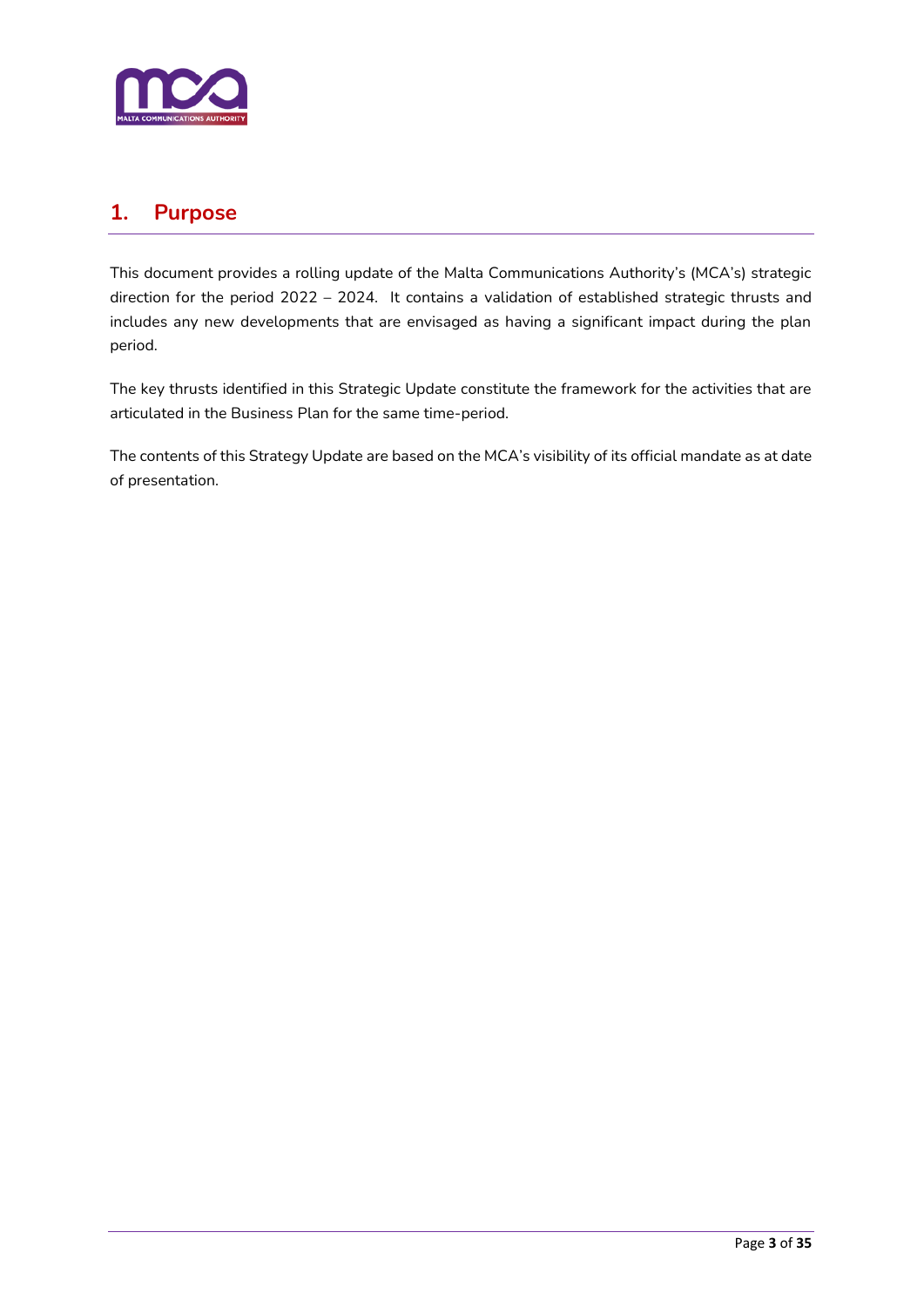

# <span id="page-3-0"></span>**2. Contextual Background and Outlook**

#### **Background**

Developments under way underscore the need for ongoing strategic review of the MCA's activity. The Authority has been tasked with new mandates in the regulation of Digital Services. In anticipation of such an eventuality, the Authority has for quite some time been following the ongoing debates at EU level and advising Government accordingly, whilst addressing internal requirements. The widening of the Digital Services regulatory portfolio is now confirmed and entails new responsibilities and concomitant organizational development. Meanwhile, the Authority considers the widening of its role as a demonstration of trust on the part of Government in its ability to organize and deliver efficiently at the required standards.

Inevitably, the emergence of dominant players upsets the balance of economic power between contracting parties. The fallout is on competition dynamics, privacy of transactions, data protection, security and resiliency of communications networks, the respective liabilities of contracting parties…and the list goes on. It is as yet early days to chart out a clear path in the new order of things, but such a course of action needs to take place and the Authority is braced to undertake the new challenges ahead.

Change remains driven not just by global economic events but also by environmental issues. These remain at the fore, with COVID-19 still occupying centre-stage over a year after its first appearance. All the relevant sectors that are the subject of this Strategy Update are somehow affected in one way or another. For one, the speed at which change in communications sectors is happening has been precipitated by the COVID-19 pandemic, as physical communication has been largely supplanted by virtual contact, at least for the time being. Online communication has emerged as one of the most effective defences put up by humanity to beat the epidemic. Largely as a result of this, communications networks have been thrown under the spotlight. Features such as efficiency, robustness, ubiquity and future-proofing have taken on renewed importance, in step with the criticality of networks in such dire times. The effects have also been felt at the retail service level in line with changes in societal behaviour patterns.

Another serious – but hardly recent – global issue stems from climate change. This has now precipitated into an emergency that is spurring World powers into new modes of 'clean' economic interaction, as a host of natural disasters during 2021 have sounded a shrill wake-up call. Here, too, the communications sector is seen as an increasingly critical player in the struggle, not simply in terms of addressing its own carbon footprint but also as a catalyst for other sectors to achieve the necessary environmental efficiencies.

On the electronic communications front, exciting developments continue to shape the Maltese communications landscape. All in all, these developments, mainly in the electronic communications sector, bode well from both supply and demand side perspectives, as gigabit capacity from multiple players continues to increase on both fixed and mobile networks with the multiplicity of networks pointing to a paradigm shift, albeit over an appreciable span of time.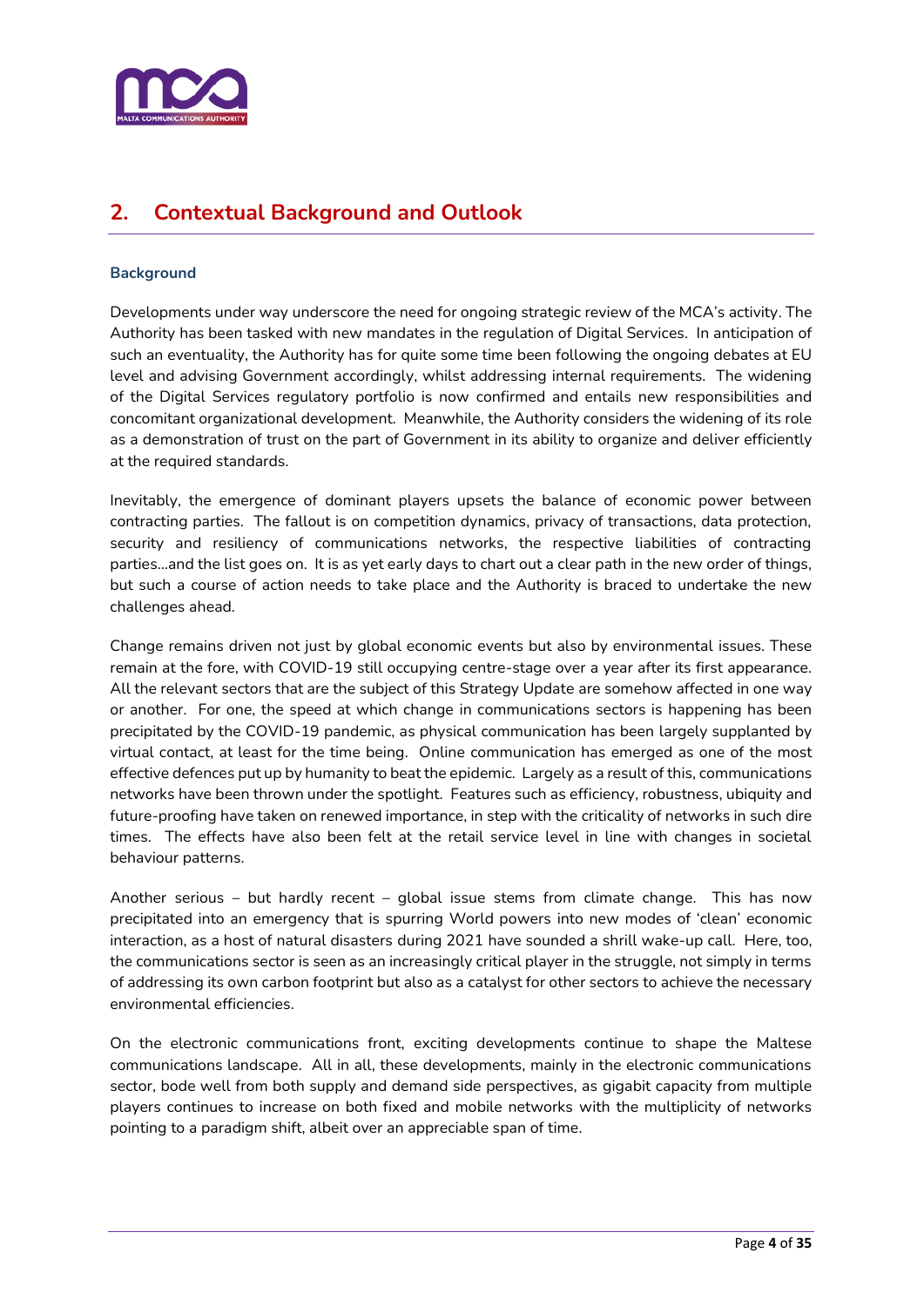

The overall pressure towards digitization has become all-encompassing as virtual meetings, electronic commerce and the digital transformation of billing practices, among others, become mainstream. In turn, logistics in the delivery of e-commerce products are booming as the 'last leg' in the process becomes key.

As eCommerce and digital platforms assume market power and influence over consumers, to the extent that their activities need to be carefully monitored in order to ensure a level playing field and a safe digital environment, the digital environment becomes the new competition and consumer-rights regulatory arena. Hence the need for national and supranational jurisdictions to cast a critical eye and regulate proceedings wherever necessary.

In the case of the postal services sector, the effects of the COVID-19 pandemic have also left their mark by precipitating ongoing trends, with resulting steeper declines in postal volumes. The situation in Malta was exacerbated by the temporary closure of the Malta International Airport, last year, resulting in significant overall delays in deliveries including those of eCommerce products, which have become an important segment of postal revenues. Other factors, such as Brexit and new third country customs policies, as well as UPU issues, compounded the problem. It remains to be seen how long the transition to normality will take, given the number of unknowns entailed.

All these factors point to heightened activity facing the Authority. Such additional activity will come about mainly, but not solely, due to its new mandates. As indicated in the previous Strategy Update, these policy areas were being tracked in prior years, in anticipation of a possible assignment. This is now confirmed and the MCA can move on to the next step, that is bringing the new policy areas to operational fruition.

#### **Main Developments**

#### The Global Environment

The COVID-19 pandemic maintains a high profile, albeit as a relatively known quantity now that the initial shock has been absorbed by the communications sector. Thanks to the speed with which vaccines have been developed and rolled out, the current outlook is somewhat more optimistic than last year's, although imponderables stubbornly persist. Along with the development of vaccines, electronic communications channels have consolidated their position as the second prong in the global pincer movement against COVID. Global electronic communications systems have therefore saved the day so far and should continue to make a precious contribution until such time as COVID is defeated. It is also plausible to expect that now-established behaviour patterns in social and economic spheres will prevail as the new normal even when the emergency is over.

Whilst the electronic communications sector appears to have weathered the effects of the COVID-19 pandemic, the impact on the postal sector appears to have been overall negative, combining with other international developments, such as the global crisis in logistics and transport facilities, which have led to increases in costs and lead times.

Climate change is another global issue. The electronic communications sector should be instrumental in combating this global threat. Here too, the application of digital solutions towards rationalizing processes and maximising the application of data, will serve to reduce the carbon footprint, well beyond carbon savings within the communications sector itself. Thus, the application of digital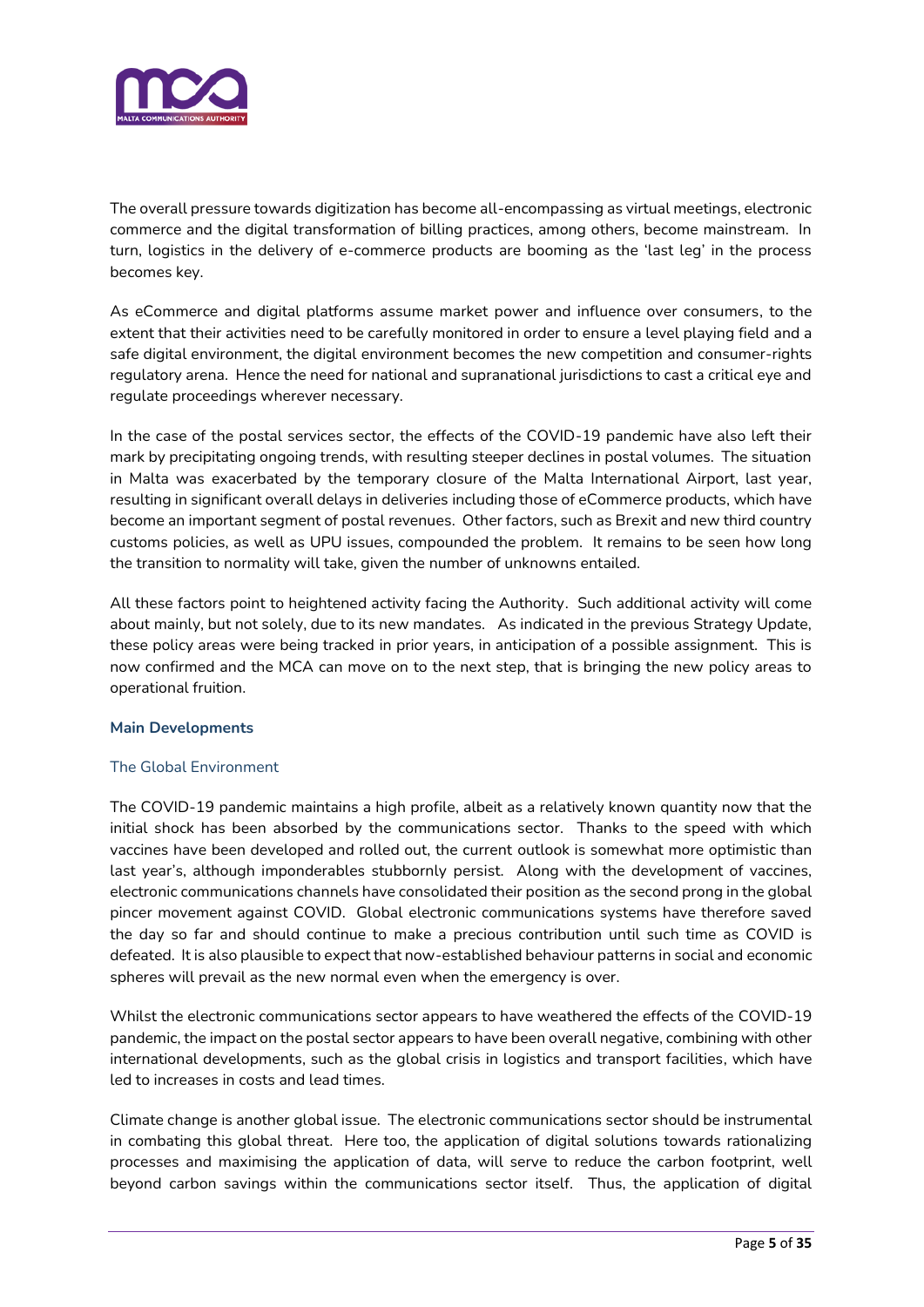

solutions across economic sectors should result in sizeable benefits. It will also open opportunities for the players involved. As for the communications sector itself, it is obliged to meet the requirement of carbon neutrality, along with all other sectors, by 2050, in line with relevant milestones on the road towards this target. These onerous obligations necessitate a rethink in modes of operation, not just through individual energy-saving solutions but also through measures such as infrastructure sharing and other relevant modes of collaboration, albeit in full respect of competition rules.

#### EU Policy Direction

These environmental considerations are encapsulated in major EU communications issued in 2020 and 2021. In last year's Strategy Update, reference was made to the Communication titled 'Shaping Europe's Digital Future' and specified that *"The Authority's strategic direction also dovetails with the European Commission strategic considerations on relevant policy areas. These are articulated in the Commission's latest strategy document titled 'Shaping Europe's Digital Future'<sup>1</sup> and namely gigabit connectivity in fixed and mobile networks, security, resilience and access to infrastructure. These strands collectively constitute the fundamental framework on which all of the digital goals of European Member States, as also highlighted in the same Communication, depend."*

Earlier this year the Commission issued another important communication, which it terms as building on the 2020 communication. The latest Communication, titled Europe's Digital Compass, focuses on the decade up to 2030 and in relation to the 2020 Communication, which is more principles based, presents more distinct targets that must be reached during the stated period. No doubt, COVID has been a key determinant in the drafting of this 'shorter and sharper' strategy, which justifiably infuses renewed urgency in the need for targeted progress along all communications fronts. At the same time the 2021 Digital Compass reiterates the vision and key strategic objectives articulated in the 2020 Digital Future strategy. It emphasizes four cardinal points for mapping the EU's trajectory, namely:

- 1. A digitally skilled population and highly skilled digital professionals
- 2. Secure and performant sustainable digital infrastructures
- 3. Digital transformation of businesses
- 4. Digitalisation of public services

The MCA is involved in each of the above pillars, albeit to varying degrees. The more obvious contributions are in the second and third pillars, whereby the Authority is involved by way of its mandates in electronic communications and digital regulation. The Authority still provides an important, albeit 'softer', contribution to the first and fourth pillars, however.

In the case of the education pillar, the Authority does so via its involvement in the eSkills Malta Foundation being one of its founding members. In its own words, the general aim of the Foundation is the expansion and sustainable growth of the ICT skills in Malta through the development of a broad

<sup>&</sup>lt;sup>1</sup> European Commission Communication, February 2020.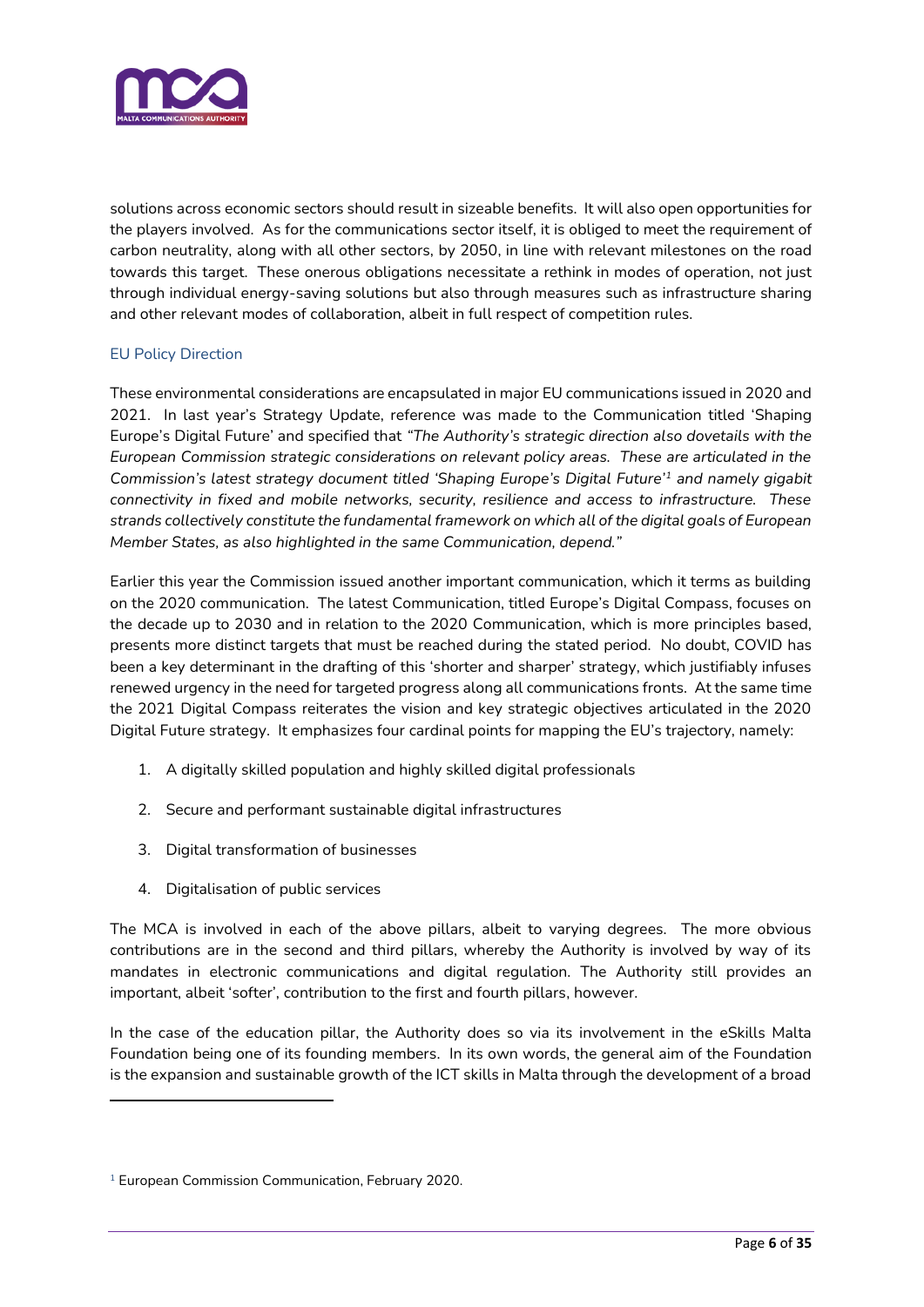

set of skills from early on in life, throughout their career and employment which will ultimately boost employability, competitiveness and growth in the Digital Economy.

As for the digitalisation of public services, the Authority plays a key role in ensuring the necessary certificates used for electronic signing are qualified to offer equivalence to handwritten (wet) signatures. Another public-sector-related responsibility of a digital nature, incumbent on the Authority, is the oversight of accessibility to Public Sector Websites and mobile applications. These are areas where the MCA will also be active during the coming plan period.

As such, the MCA has already taken the necessary steps for its Strategy and Business Plan tasks to dovetail with the EU strategic direction espoused in its document 'Shaping Europe's Digital Future', as regards the sectors within the Authority's legal remit. The latest EU document places sharper focus on EU-wide deliverables by 2030. These in turn translate into national deliverables as committed to by the Council of Ministers. Thus, despite the targets therein being non-binding, there is strong motivation to achieve them, if anything because they represent the logical course that Malta, along with fellow Member States, needs to navigate towards lasting socio-economic well-being.

Within the new framework being laid out, the European Commission will not only report on digital progress by Member States through a deeply revised Digital Economy and Society Index (DESI) that assesses a country's KPIs against the Digital Decade targets. In its annual report addressed to the EU Council and the European Parliament, the European Commission will also include recommended actions and measures which would take the form of "joint commitments". Member States are expected to adjust their strategic roadmaps to adapt planned actions at national level.

As referred to earlier, the Authority has recently increased its scope vis-à-vis the objectives articulated in both EU documents. The 'Digital Future' document refers to a 'Fair and Competitive Digital Economy' as one of its three pillars, citing among others, the need to 'strengthen the responsibility of online platforms by proposing a Digital Services Act and clarifying rules for online services.' The MCA has now been assigned responsibility to administer the provisions of the said Act, as well as the Platform to Business (P2B) Regulation. The assignment of these new policy areas represents an exciting milestone in the Authority's twenty-year history.

#### Enhanced MCA Role in Digital Regulation

For some years now, another communications sector has come under increasing scrutiny as market powers shift and industry consolidation accelerates. For the last two years the Authority has been actively following the international debate on Digital Services and Markets, as the risks of domination by a handful of international players became too big for national governments to ignore. The related issues are largely (but not solely) international in nature and the regulatory solutions under consideration need to be aligned accordingly. It is clear that a coordinated approach at an international or supranational level is necessary if remedies are to be effective and this is the approach adopted by the EU27.

In June of this year the MCA was entrusted by Government with the oversight of the Digital Services Act (DSA), which is still 'under construction' at EU level, as well as the now-finalised Platform to Business Regulation. Government has also designated the MCA as the Digital Services Coordinator (DSC) for the DSA which comprises the overall management of the DSA within the member state and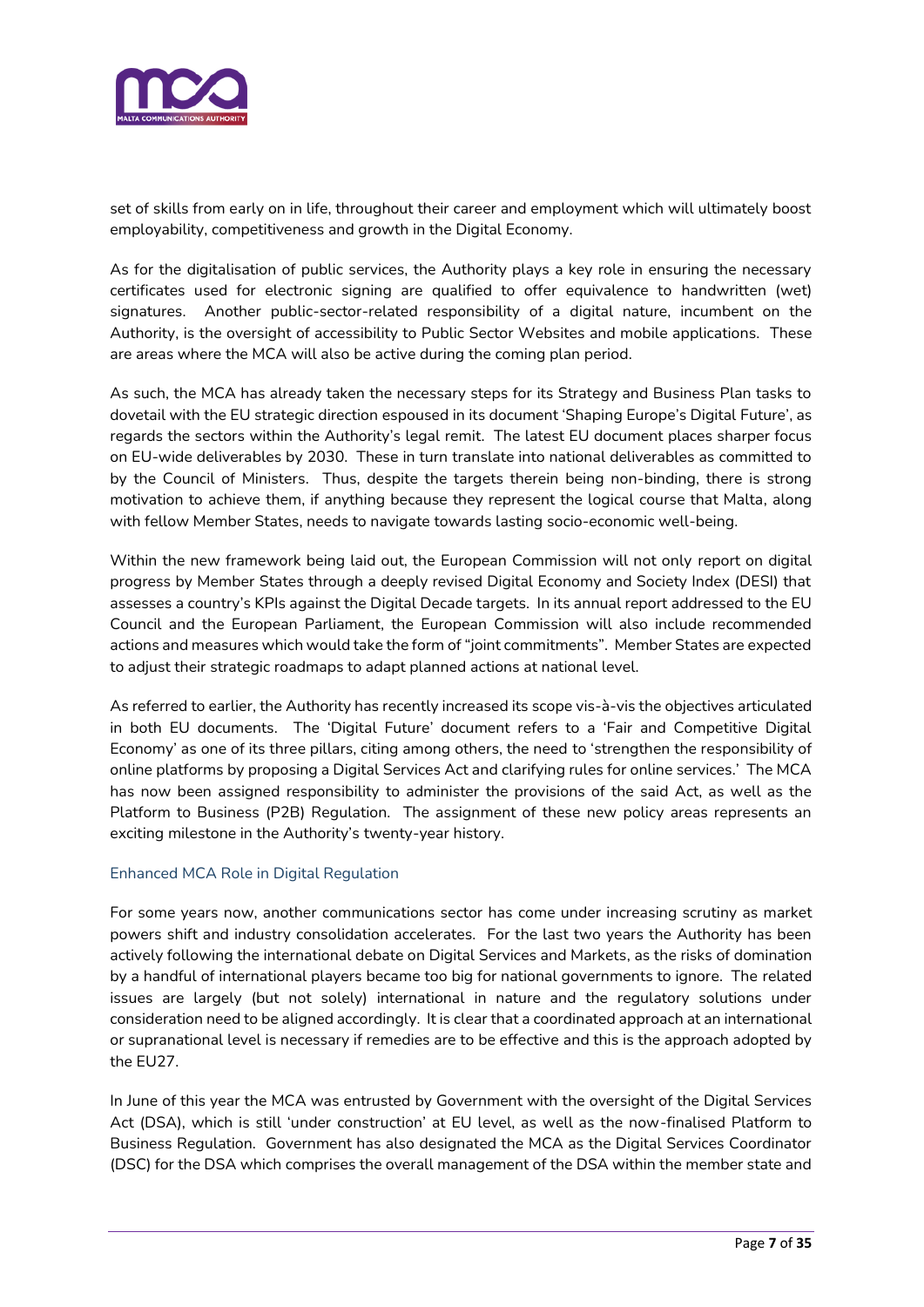

in relation to other competent authorities that will play a part in the enforcement of the DSA when it comes into force. The DSC also acts as the sole liaison with the European Commission in relation to enforcement and policy advice.

The Authority has been the main adviser to Government in its interaction at EU level, thus the assignment, which adds to this organisation's responsibilities, is an ideal fit. It maximises the expertise accumulated within this organization in the various disciplines that will be required to manage the provisions of the DSA at the maximum possible levels of efficiency and effectiveness. Moreover, the Authority has been interacting on related topics for some time now with its fellow National Regulatory Authorities (NRAs) within the Body of European Regulators for Electronic Communications (BEREC), the eCommerce Expert Group and various other fora. BEREC in particular has contributed handsomely towards building the related body of knowledge among NRAs Europe-wide.

#### Other Developments shaping this Strategy Update

Further to the new Digital Regulation Mandates referred to above, a number of other notable developments are expected to condition the MCA's Strategic Direction in several policy areas:

- a) The launch of a third, nationwide fixed line FTTH Network.
- b) Further launches of 5G networks.
- c) An acceleration in activity towards carbon neutrality.
- d) The increasing importance of passive infrastructure (and its re-use) for ultra-high speed electronic communications networks
- e) Rapid changes in eCommerce and Postal Service activity patterns.
- f) Impending changes in modes of linear television transmission.
- g) Increased consolidation and coordination of rules in various policy areas at an EU level.

As with the new Digital Regulation mandate, these developments of significant strategic importance will also be addressed further on in this section.

#### **General Outlook**

The general outlook is therefore one characterized by a number of envisaged developments, notably:

- An expanding mandate into new but related policy areas. The Authority intends to address the necessary organizational requirements via its internal expertise as well as additional resources where necessary.
- New initiatives spelt out in the European Electronic Communications Code (EECC) that has been transposed into Maltese Law. These will launch largely in 2022, although preparatory work on a number of these is already under way. Other EU- and BEREC-related activity is expected to assume added prominence in line with the trend towards consolidation. This is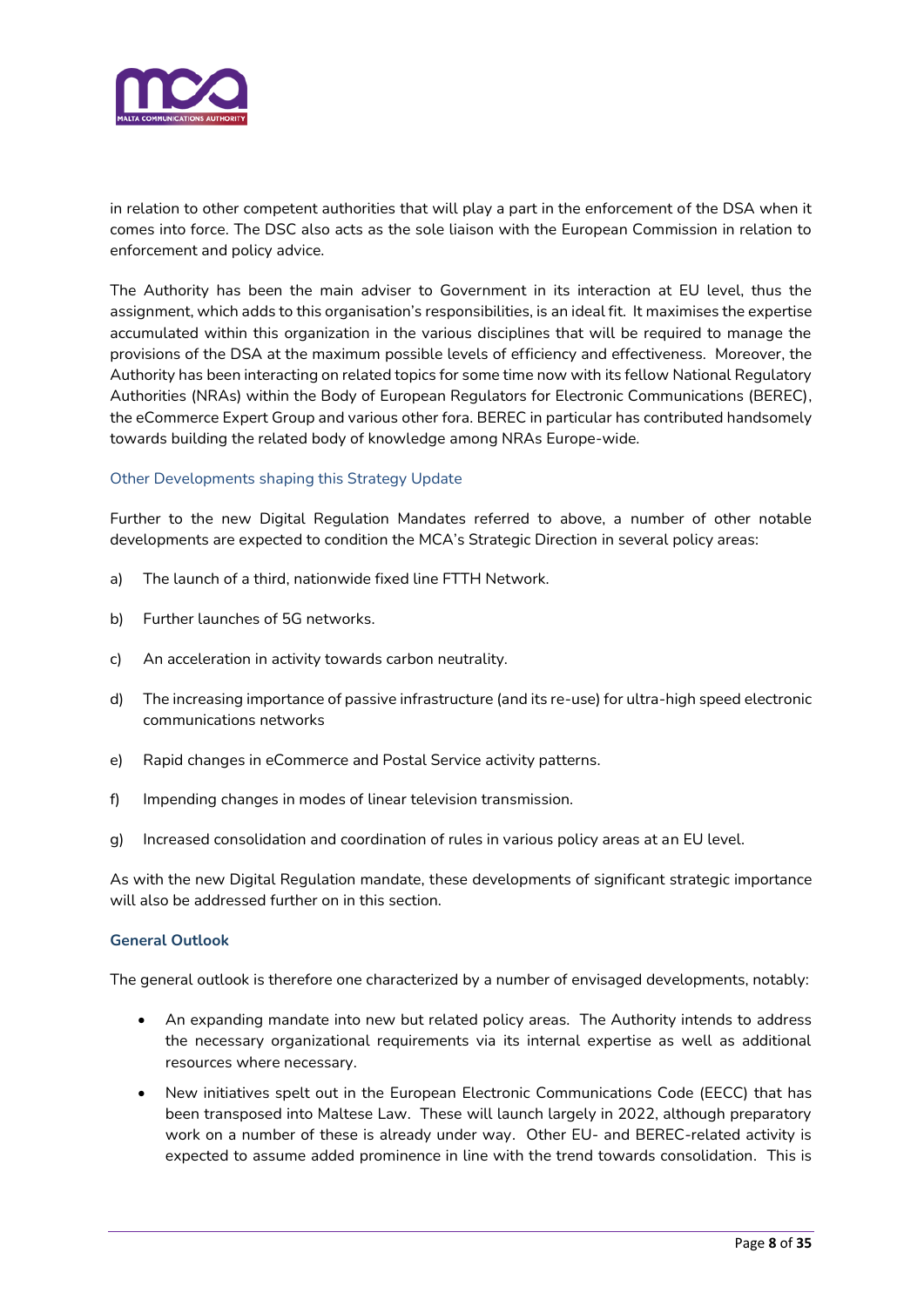

expected to accelerate as a result of the BEREC-oriented approach taken in the EECC as regards the making of rules and guidelines, in relation to new and updated policies.

- A number of key MCA initiatives that will come to fruition or enter implementation stage in the coming Plan year. In a number of instances this will mean the setting up of concomitant internal monitoring and other ongoing processes to ensure continuity and currency.
- Environmental factors, which will continue to exercise pressure on existing and new initiatives, which in turn will increasingly need to be tested against such criteria as carbon neutrality, resiliency, redundancy and security.
- Changing competition and resultant consumption patterns, which will also have a bearing on this Strategy Update.
- The drive towards Gigabit Connectivity and the need to ensure that eCommerce and other Information Society Services, which are among the main users of Gigabit Connectivity, thrive in such an environment.
- The challenges being faced by the universal postal service and the need to ensure a sustainable service which caters for the needs of end-users in a modern society.
- The longer-term population behaviour patterns vis-à-vis communications brought about by COVID.

#### **Sectoral Outlook**

#### Electronic Communications

Overall usage statistics and operator financials are indicative of a sector in a good state of health. The Pandemic has had an overall neutral to positive effect on the sector albeit not in an entirely linear fashion. Operators have continued to deploy new services, notably 5G mobile and a third FTTH network, all of which are indicative of a dynamic environment, with still-lucrative margins. The EU's Digital Economy and Society Index (DESI) has highlighted Malta's overall progress and position in the context of the EU27, with gigabit connectivity offered by one major network operator on a national basis.

Not all is rosy however, and there have been references in the relative Country report to broadband prices being relatively high, to the tune of 18% above average, notwithstanding overall price/quality improvements. Allowing for constraints in arriving at a single comparative index from a plethora of products and prices, it is still reasonable to expect that such is the case, at least in the case of fixedline Broadband. Having said this, one expects that the consolidation of three-way competition will gradually lead to improved conditions to users, as has already been witnessed in the case of mobile data prices. However, progress towards this desired state of affairs needs to be carefully monitored and corrective action taken wherever necessary.

The arrival of a new fixed-line operator should therefore serve to move the scene towards a more competitive scenario. At the same time, deploying a national infrastructure is no mean feat and it will take some time for widespread coverage to come about. As for potential bottlenecks to ubiquitous service provision, the scope of potential instruments now widens from wholesale broadband access at the active level to the availability of passive infrastructure through which deployment can come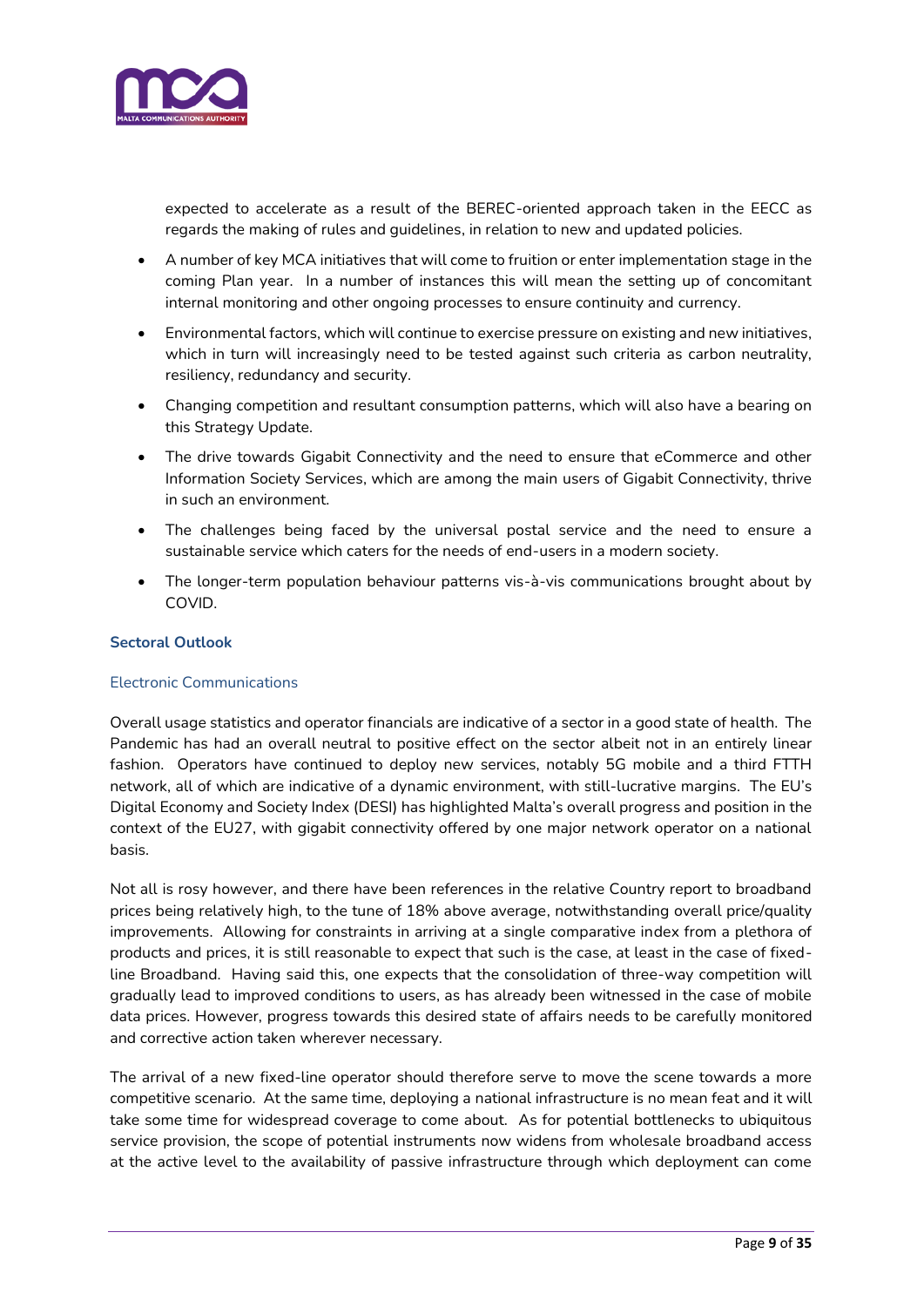

about speedily and cost-effectively. Such infrastructure need not belong to Electronic Communications operators but could also be owned or managed by Utilities.

Maltese electronic communications operators have, throughout the years established bilateral agreements for the sharing of passive infrastructure. However, from information at hand it results that these arrangements are not universal. The Authority will need to shed light on the relevant situation, in order to gain a clearer picture as to the extent of collaboration among the various players and the resultant impact on competition dynamics.

The Authority is also aware that electronic communications operators have longstanding arrangements with utilities over infrastructure access and that these arrangements continue to develop over time, even more so as utilities nowadays bury empty ducts whenever they undertake trenching for whatever purpose. These are all steps in the right direction. The Authority now needs to understand the extent of such activity in order to establish a clear idea of availabilities and gaps in the system, before pronouncing itself further on the competitive situation in the wholesale broadband access market. There may also be scope for consolidation and better coordination at the passive infrastructure level. This is something that the Authority will also be going into. Among others, the recently set up Utilities Services Advisory Committee, established as per article 22 of Cap 81, would be one ideal vehicle in terms of setting out the related policies for infrastructure access, notably for the proliferation of ultra-high-speed broadband.

The long-term collaboration between utilities and operators pre-dates the Broadband Cost-Reduction Directive (BCRD), transposed in the Utilities and Services Act (Cap 81) in 2016. The MCA has not been requested by any Electronic Communications Undertaking to intervene in any formal access discussions between operators under the relevant provisions and presumably this is due to the mentioned collaboration between the various entities involved. Nonetheless the Authority needs to ultimately promote access arrangements by whatever tools that are at its disposal. It is to be noted that the EU Commission is in the process of strengthening the provisions of the BCRD in order to make it more effective. The MCA will be following the proceedings and providing the necessary advice to Government on the draft proposals.

There is more to the re-use of passive infrastructure than speeding up deployment of ultra-high-speed broadband. The re-use of passive infrastructure also represents an effective carbon-saving measure as it prevents energy-wasteful infrastructure works. This is one of the several measures that need to be taken for the sector to achieve carbon savings. The Authority needs to tailor its regulatory measures with the intent of enhancing such savings and will be outlining these measures prior to eventual adoption.

Electronic communications are also seen as a catalyst for savings on carbon emissions beyond the immediate obligations of the communications sector. Thus, the proliferation of 5G and Internet of Things (IoT) are seen as a game-changer in the global fight against climate change in that they enable the adoption of smart remote systems across areas such as agriculture and traffic management, with resultant savings.

Towards the second half of 2020, the Authority was looking towards a possible launch of 5G towards the end of 2021. In essence, the MCA managed to finalise the assignment framework for pioneer bands earlier than anticipated. Meanwhile the actual launch to market by operators has also happened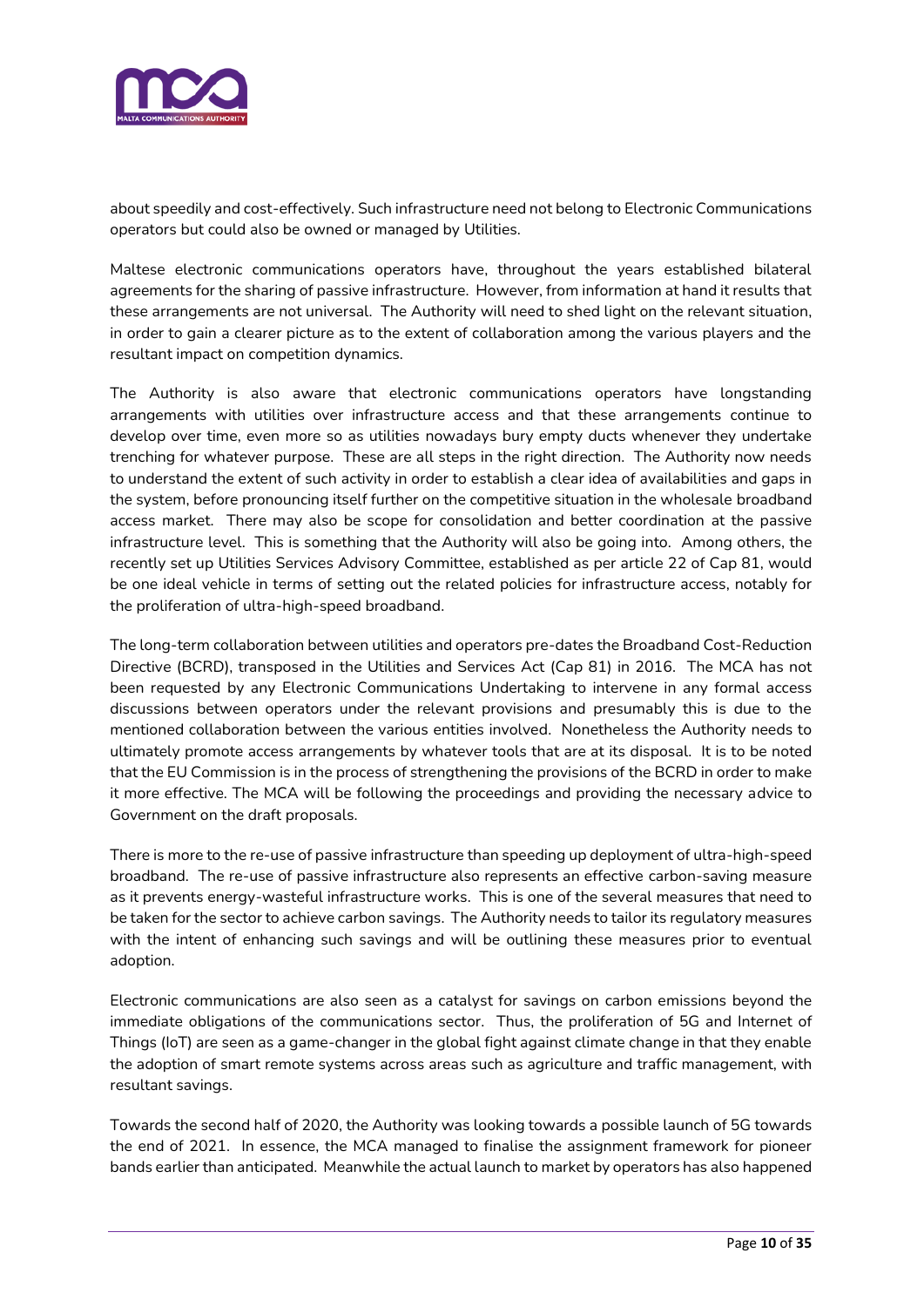

earlier, facilitated by the MCA's test and trial framework and a competitive environment in high-speed mobile data. Three operators in the mobile market have made a significant difference and the effects of competition are significantly more vibrant than in less 'populated' sectors. The growth in supply has resulted in a quite spectacular increase in mobile data usage, in direct proportion with the rise in competition and more attractive public offers. Meanwhile a fourth application for a 4G data network is being assessed.

The Authority has always professed the need for publicly available electronic communications services to expand beyond a two-horse race. The situation that has arisen in the provision of mobile telephony is a tangible result of such a policy. A similar result may plausibly be obtained when the third fixed line network, launched earlier this year, will achieve critical mass. Whilst the Authority has worked towards the introduction of a third service-based provider in fixed-line, high speed broadband services, infrastructure-based competition should overall result in a better outcome.

The announcement of the deployment of a third network and relevant commercial offering in April 2021 has meant that the wholesale broadband market analysis, commenced in 2020, has had to be reviewed on the eve of publication, given that the relevant forward-looking finding of joint dominance needs to be reassessed in view of this development. The question now is whether there is in effect still a bottleneck in the wholesale market and whether and to what extent it needs to be addressed. Whilst in the previous analysis the emphasis was on access to third party networks at the active layer, the scope of the exercise now includes the ease of new fibre deployment.

Moreover, access at the active level may still be required and could subsist over a span of time. This makes for a complex problem that necessitates a rather painstaking analysis. Among others, the Authority will need to get a clearer grasp of the various duct and overhead routes open to operators in the deployment of fibre networks. It will also need to determine whether there are any geographical areas in Malta where a different regulatory approach may be necessary. In the case of ducts and overhead routes, the access provider could be both an electronic communications service (ECS) operator or a Utility. The MCA is exploring the extent to which relevant information is available so as to be able to proceed further.

Beyond the market analysis exercise the Authority will address other tools as necessary, among which the provisions of the BCRD, insofar as they relate to the relationships between electronic communications network operators and access seekers. The Authority intends to contribute to the continued reduction of administrative and physical barriers so that deployment of ultra-fast fixed line networks proceeds at the necessary speed. The inter-authority advisory committee, established under Cap 81, mentioned earlier on, should serve a very useful purpose in this regard.

The BCRD is currently in course of being reviewed by the EU with a view to improving its effectiveness to date. The Authority will be providing the necessary input to Government in addressing the relevant EU proposals.

Meanwhile, the Authority is aware that comprehensive information on available passive infrastructure will serve other important purposes and will be required not just by this Authority but also by Government in the pursuit of several key policy objectives. The Authority intends to actively explore requirements under the EECC or other related legislation, that can serve the purpose of promoting the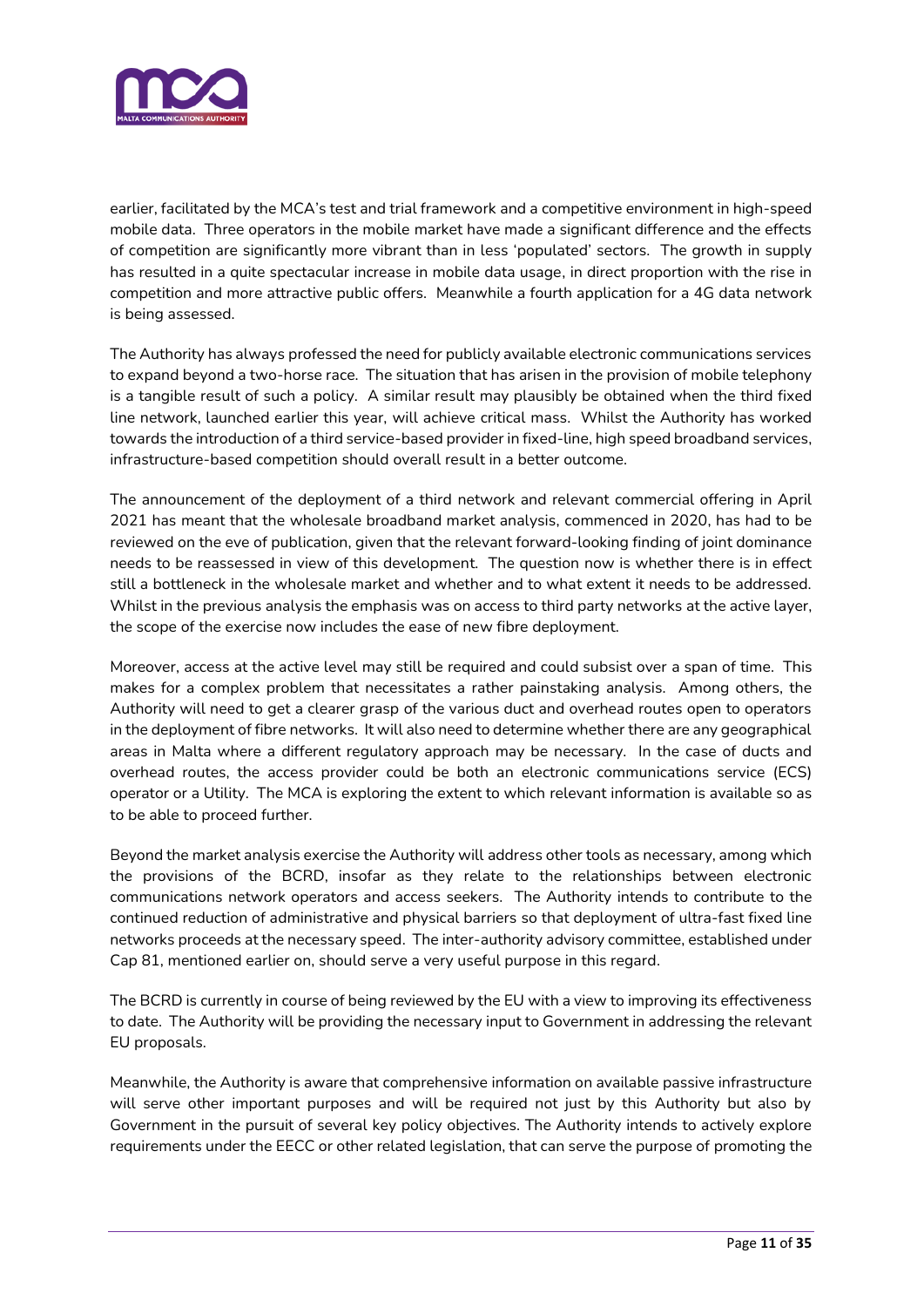

re-use of existing electronic communications infrastructure and thus speed up the deployment of fixed and mobile ultra-high-speed networks.

The presence of multiple ultra-high-speed networks is good news from the angle of resiliency and redundancy. At the same time the maintenance of open, safe and secure communications necessitates that individual networks, in turn, enjoy the necessary levels of security. The Authority has embarked on a host of regulatory initiatives in this area, set at ultimately ensuring the highest level of a secure quality service to the user. In the process Authority has also undertaken a significant level of investment in technical expertise and monitoring systems in order to maintain the highest possible standards of oversight and keep abreast of ongoing developments. Such investments include the upgrading of EMF monitoring equipment and the purchase of software for mapping of broadband infrastructure, as required by the EECC, now transposed into Maltese Law. The mapping requirement being referred to here refers to the establishment of a database that is capable of providing operator broadband speeds at all points of Malta. The previous reference to the prospective mapping of passive infrastructure is a different, albeit related, proposition.

These and other related activity support the long-term objective of ensuring, to the extent possible, robust networks and services. It cannot be otherwise, given the extent of reliance on such networks by all facets of society and the economy, which the Pandemic has amplified in dramatic fashion.

The robustness of public electronic communications networks also depends on the attainable levels of cyber-security. In line with the EU Commission's relevant recommendation, the MCA completed a national risk assessment of 5G network infrastructures. The Authority, in ensuring the security and integrity of networks and services, including those enabled by 5G technologies, is the entrusted entity in Malta to pursue the Commission's recommendation national risk assessment on the cybersecurity of 5G. In view of the recent 5G deployments, the MCA will continue to assess the 5G risk posture, identifying any associated risks and mitigation measures accordingly.

The Authority also intends to set up a national emergency telecommunications plan (NETP) that sets out a strategy to ensure communications availability during the disaster mitigation, preparedness, response and recovery phases, by promoting coordination across all levels of government, between public and private organizations, and within communities at risk.

Spectrum management is another area where the Authority has worked hard to ensure the maximum possible outcome from this scarce resource. Reallocation and reassignment of the necessary spectrum bands intended for high-speed broadband has largely taken place or is in progress. Spectrum availability is not a bottleneck as far as the deployment of high-speed data services is concerned. The existence of currently unassigned bands is reflective of lower market demand with respect to other EU jurisdictions. This is essentially due to Malta's geographical dimensions and demographics and has nothing to do with delays in harmonisation. As such there are no issues vis-à-vis spectrum assignment. Nevertheless, the necessary work intended to make available the relevant spectrum for ultra-high speed mobile broadband will continue as planned. In the process, a discussion on the eventual switch-off of older mobile generations will need to be broached.

Whilst Government revenue from spectrum is seen as a priority, the importance of spectrum as a public policy tool carries, as a minimum, equal importance and the MCA's overall spectrum management approach reflects a careful balance between these two priorities.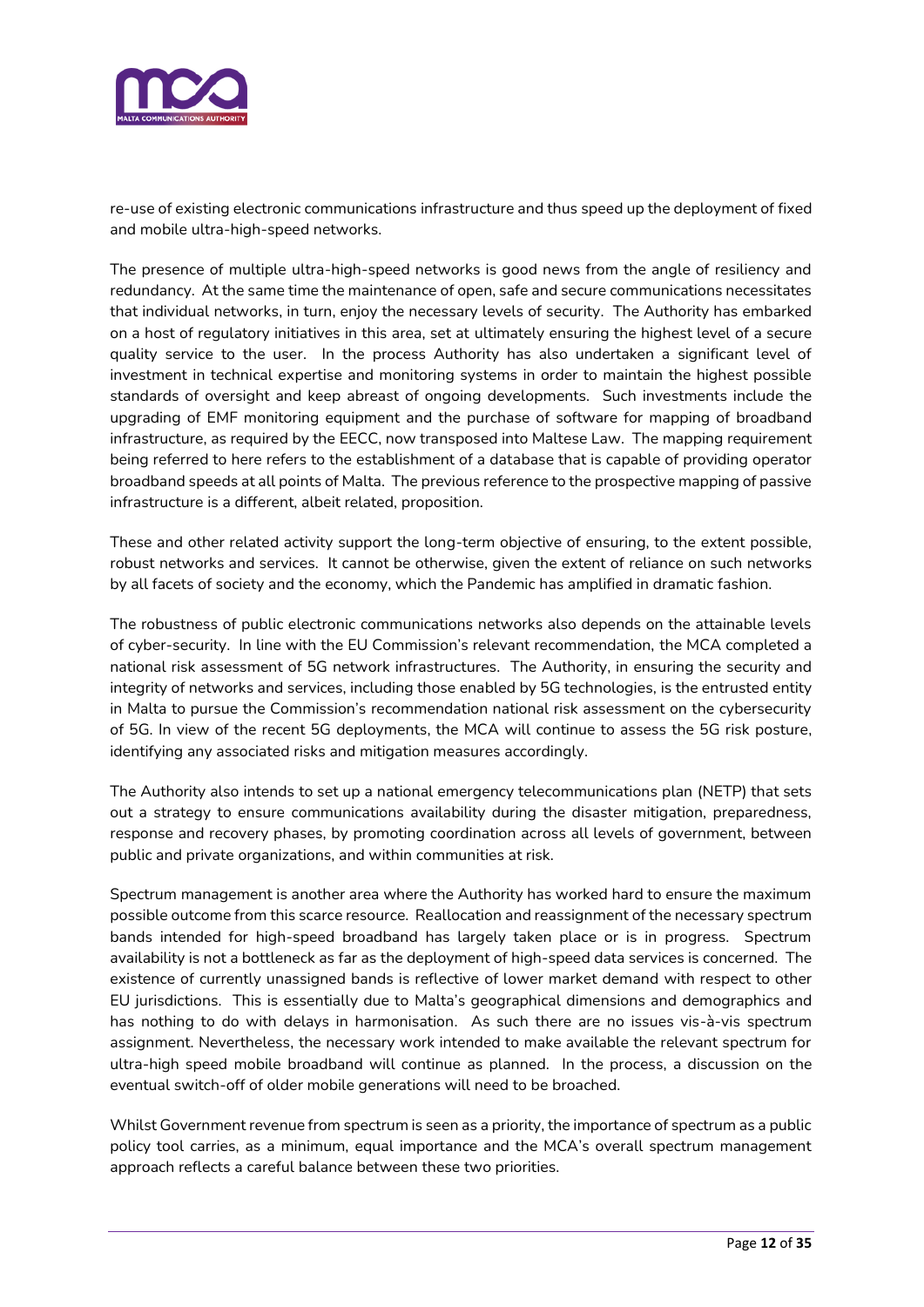

A host of important re-assignments will continue in the coming plan year in support of a number of key services, notably 5G and Digital Audio Broadcasting (DAB). In all instances the principles adopted will be in support of competition, quality of service delivery, efficiency in utilization and full respect for environmental considerations.

#### Digital Services

As indicated in the beginning of this section the MCA has been given the mandate to administer the provisions of the EU Digital Services Regulation $^2$  and the Platform to Business Regulation. The Authority has also been tasked with responsibility for relevant parts of the Consumer Protection Cooperation Regulation (CPC Regulation), under the overall purview of the MCCAA. These tasks are in addition to those already assigned to the Authority in this policy area, such as the eIDAS Regulation, the eCommerce Directive, the Geo-Blocking Regulation and the Web Accessibility Directive, as transposed into Maltese law.

In regulatory terms this is a fast-growing policy area and inevitably so, as the virtual world catches up rapidly with the bricks-and-mortar one and market power shifts accordingly. The emergence of dominant platforms has set in motion the relevant regulatory mechanisms set at ensuring that competition and fair terms subsist also in the digital world. There are also issues of security and legality that are being addressed so that the digital environment can succeed in winning over more and more users, who can access this huge market-place with the necessary confidence and peace of mind.

As for existing mandates the MCA is in the process of finalizing its eCommerce Strategy in collaboration with other institutional players. The Authority has also progressed substantially in setting up the necessary notification processes under the eIDAS Regulation and these are fully operational. Meanwhile, the Authority prepares for the review of the eIDAS Regulation at EU level and is assisting the Government in reviewing the EU Commission proposals as they unfold.

The Authority's assessment role under the Web Accessibility Directive has been fully operational for the last year or so and notable progress in accessibility has been registered following relevant assessments carried out on a number of Government Websites. The audits will continue into the coming years. Meanwhile, as the transposition of the European Accessibility Act proceeds, it is expected that the Authority will also play a part in web accessibility, this time with respect to private sector websites. This would present a significantly bigger challenge than the regulatory task in hand, but the experience gained so far will act in good stead for the Authority should it be assigned the relevant role.

The new policy areas inevitably present fresh challenges in terms of organization and implementation. Their adoption clearly indicates that Digital Regulation now carries a significantly higher profile on the MCA's agenda. The MCA had the following to say last year on the matter:

<sup>&</sup>lt;sup>2</sup> Also known as the Digital Services Act.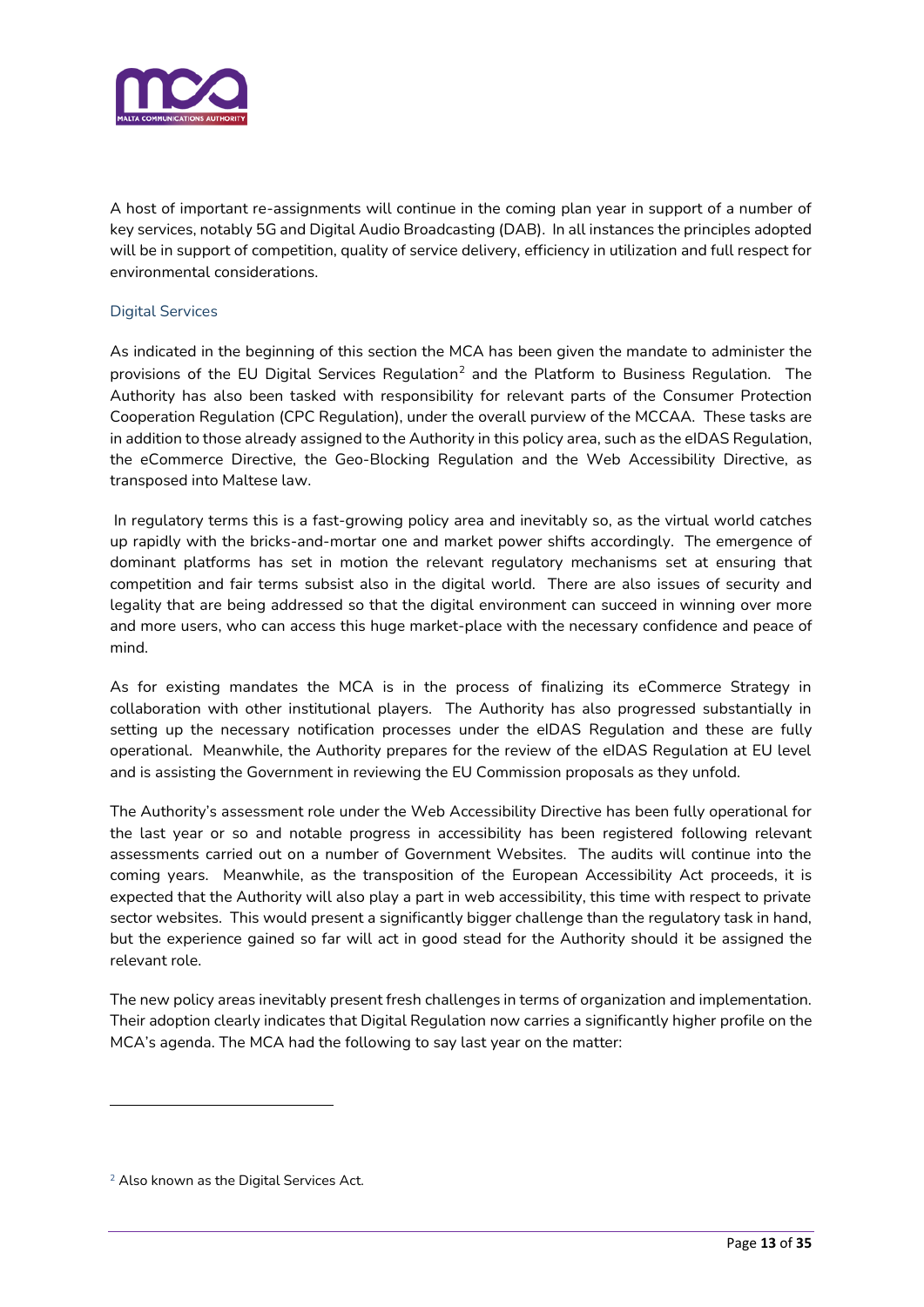

"On the Digital Services front, activities such as following the drafting, at EU level, of the Digital Services Act, which includes the review of the eCommerce Directive as well as the eIDAS Regulation review, will necessitate the application of the relevant human resources".

An internal 'ad hoc' multi-disciplinary team was set up to follow the raft of regulations being drawn up at EU level and mainly the Digital Markets Act (DMA), Digital Services Act (DSA), and the Platformto-Business (P2B) Regulation. Very briefly the scope of respective regulations is as follows:

- Digital Markets Act (DMA) Establishes 'a level playing field to foster innovation, growth, and competitiveness, both in the European Single Market and globally'. It established ex-ante regulation of digital platforms designated as 'gatekeepers'.
- Digital Services Act (DSA) its aim is 'to create a safer digital space in which the fundamental rights of all users of digital services are protected'. Whilst building on the e-Commerce Directive, the scope of the DSA is broader and is meant to address new challenges online. It will complement the DMA and other legislation (e.g., P2B and sector-specific rules on content moderation)
- The Platform-to-Business Regulation (P2B) examines the imbalance of power, and the potential for online intermediation services and search engines to act unilaterally, transforming from gateways to gatekeepers. Such issues may stem at a national as well as at an international  $level<sup>3</sup>$

The team's brief was to report back with a high-level evaluation of the potential impact of these proposed laws on the Authority's activities, as well as make recommendations about which roles and functions the Authority could possibly take on in relation to these new regulatory frameworks. The team finalized its report before the assignment of the DSA and P2B mandates to the MCA were confirmed<sup>4</sup>.

This work has turned out to be an extremely useful first assessment on the Authority's additional roles to its existing Digital Regulation mandate under Strategic Objective 5: Supervising the Provision of Digital Services. The preparatory exercise has also enabled swift identification of primary resource requirements and their organization and scope.

These newly-assigned regulatory tools dovetail well with the other responsibilities – and the established expertise - that the MCA carries vis-à-vis electronic communications, eCommerce and postal services, all of which are inter-related.

<sup>&</sup>lt;sup>3</sup> Note – The MCA is responsible only for relevant parts of the P2B Regulation.

<sup>4</sup> The DMA mandate has not as yet been assigned to MCA or any other entity. It is, however, assumed that even if it does not lead it, the MCA will at some point be involved in the management of this regulation.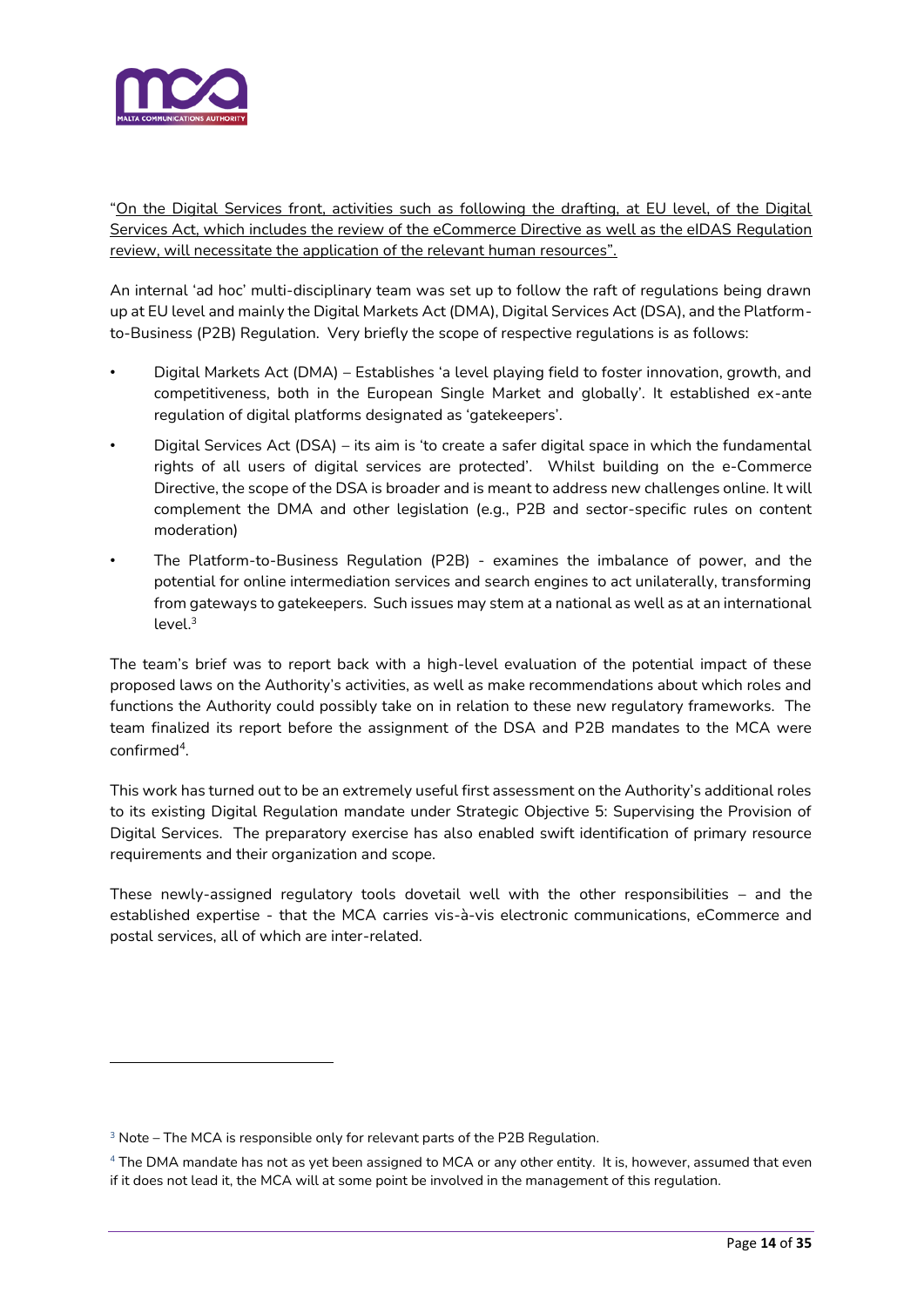

#### Postal Services

Globally, the ongoing decline in letter mail continues to be countered by the large increases in packets and parcels brought about by burgeoning eCommerce services denoting deep structural changes within the sector. This is one of the reasons why the EU is actively working on a new directive, although progress is less marked than anticipated. It is expected that a draft directive will be made available sometime in 2022, but this is not as yet confirmed.

In the meantime the Authority's strategic direction for postal services regulation in Malta continues more or less along the same lines, that is, ensuring that the universal service remains sustainable, whilst at the same time facilitating competition across the sector, wherever it may emerge.

The rise in competition in the provision of express mail services, largely addressing eCommerce has on the one hand resulted overall in interesting sectoral developments. At the same time letter mail, and in particular bulk mail, has registered drops, in line with trends in past years. In terms of the previous Strategy Update the trend is confirmed and plausibly exacerbated as a result of COVIDinduced behaviour patterns. At one point, pandemic-related administrative measures resulted in serious problems with continuity of service, particularly when Malta International Airport was closed for a number of months. This bottleneck was hopefully a one off, but still merits a closer assessment for future reference. At the same time it is likely that the slowdown in incoming eCommerce (also as a consequence of Brexit and new rules on customs duty for incoming items from non-EU countries) contributed to the rapid increase in local eCommerce during the same period. It now remains to be seen whether and to what extent the promising rise in eCommerce and concomitant local express services, will subsist in the post-Covid era. On the flipside, some time needs to elapse for a clearer picture on the mentioned lingering issues in incoming eCommerce to emerge and the Authority will continue to monitor the situation as it develops.

The ongoing trend in volume declines in the universal letter mail service is likely to necessitate corrective action in the size and extent of the related universal service obligation, as has been stated in previous strategy updates. The forthcoming review of the Postal Directive is also likely to address this matter.

#### Policy Shaping

This strand cuts horizontally across all MCA activities and effectively permeates throughout the organization. One key source of policy input is the EU, with its multiple initiatives, culminating in the latest developments addressed throughout this document. But policy input is not solely a 'top-down' matter and the MCA remains committed to addressing policy issues that it identifies in the course of its day-to-day business.

As of last year, the Authority's policy-shaping role has been identified as a strategic objective unto itself, given its essential nature in ensuring that regulatory frameworks stay current and produce effective results. It is also recognized that the Authority's multiple regulatory remits are becoming increasingly complex and demand dedication and expertise. Ongoing developments demand an increase in focus in the shaping and review of policy, as a host of international and national events keep raising the need for constant policy update.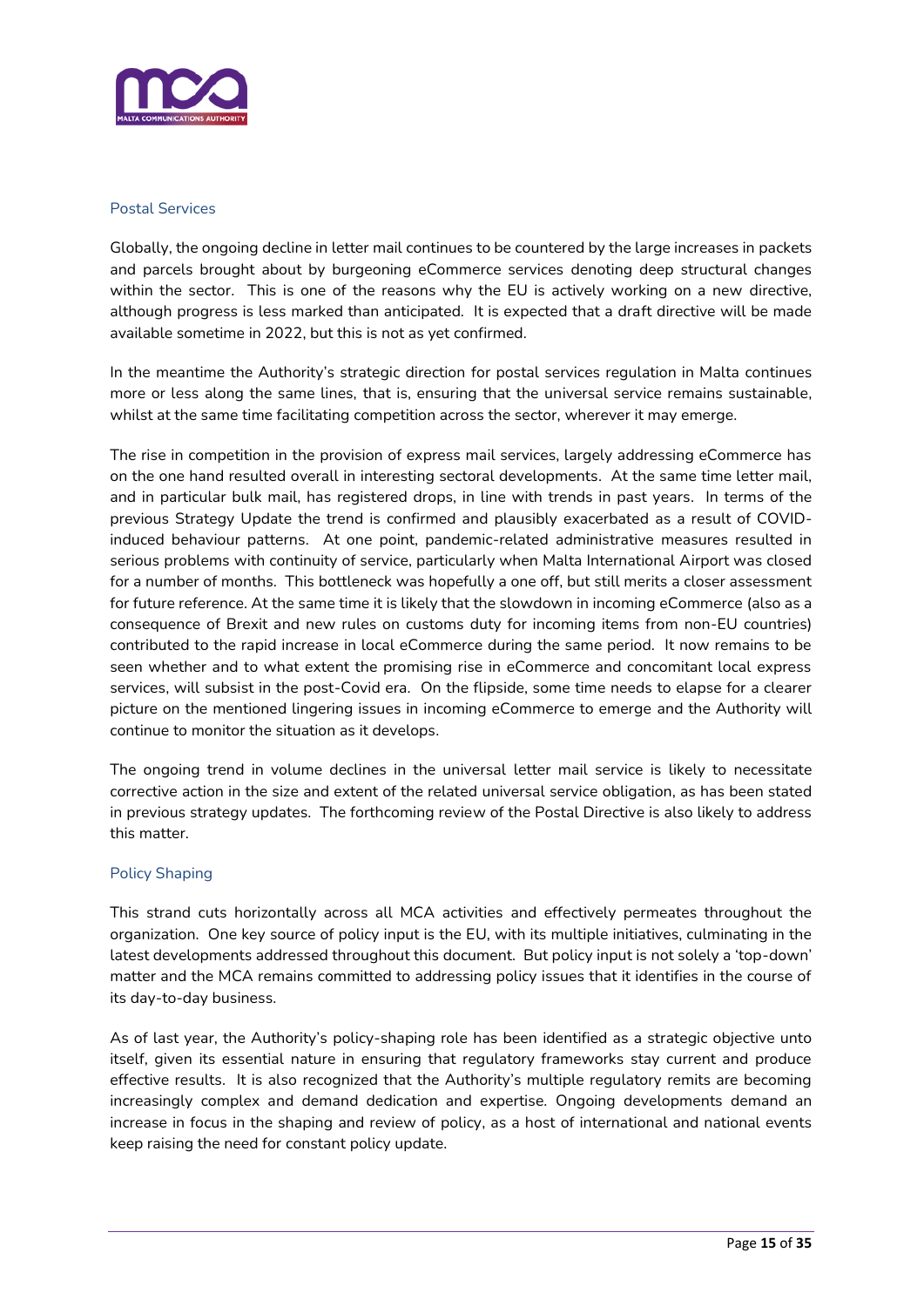

Now that the primary objective of the transposition of the EECC has been finalized, the Authority's focus turns towards other key policy areas, notably the drafting of national legislation to transpose, where applicable, the Digital Services Act and Digital Markets Act, as well as the review of the eIDAS regulation, and the eCommerce Directive and the review of the Postal Services Directive, among others.

In the meantime, now that the EECC has been fully transposed, the attention turns to BEREC, which is responsible for the articulation of detailed rules and best practice guidelines in several areas of the EECC. The Authority will also be following the progress of local transposition of the European Accessibility Act, given the synergies that lie with the Authority's already established role of responsible authority for accessibility to Government websites and mobile apps.

The MCA is cognisant of the fact that regulatory policy at the European level is shifting towards ensuring higher levels of EU-wide harmonisation where supra-level institutions and EU bodies, such as BEREC, are increasingly playing a more important role. The Authority is therefore devoting more resources to its participation within these international bodies and fora.

#### Research and Development

The Authority intends to consolidate activities that have to date been in developmental mode. It has also identified other areas that merit review, potentially for eventual moulding into the Authority's work-programme.

The MCA will continue to support fixed and wireless broadband research and development, through various modes, mainly via participation in the Broadband Competence Office, the 5G-Zorro and ENTRUSTED research initiatives, and in placing renewed emphasis on the need for deployment of IPV6.

The Authority will also review its role in space communications, with a view to focusing on the more relevant satellite communications services, whilst still retaining an advisory role in space-related areas such as Galileo and Govsatcom.

The MCA will also launch into establishing its role and contribution, together with that of the sectors it regulates, towards making the European Green Deal a success. The Authority has already embarked on relevant research in the current year and intends to continue in research mode throughout 2021 and subsequently develop a strategic and implementation framework to address this valuable initiative. At this juncture, however, this policy area is still considered as developmental and the Authority will continue to work in establishing a way forward together with its peers within BEREC until such time as it is in a position to articulate the relevant strategic direction, later on next year. Meanwhile, it is heartening to note that sector players have already embarked in earnest on initiatives set at achieving carbon neutrality targets.

#### Next Steps

This outlook serves to set the scene for the Authority's strategic direction during the plan period. Thus, it gives rise to a number of strategic objectives and the related tasks that are required to achieve them.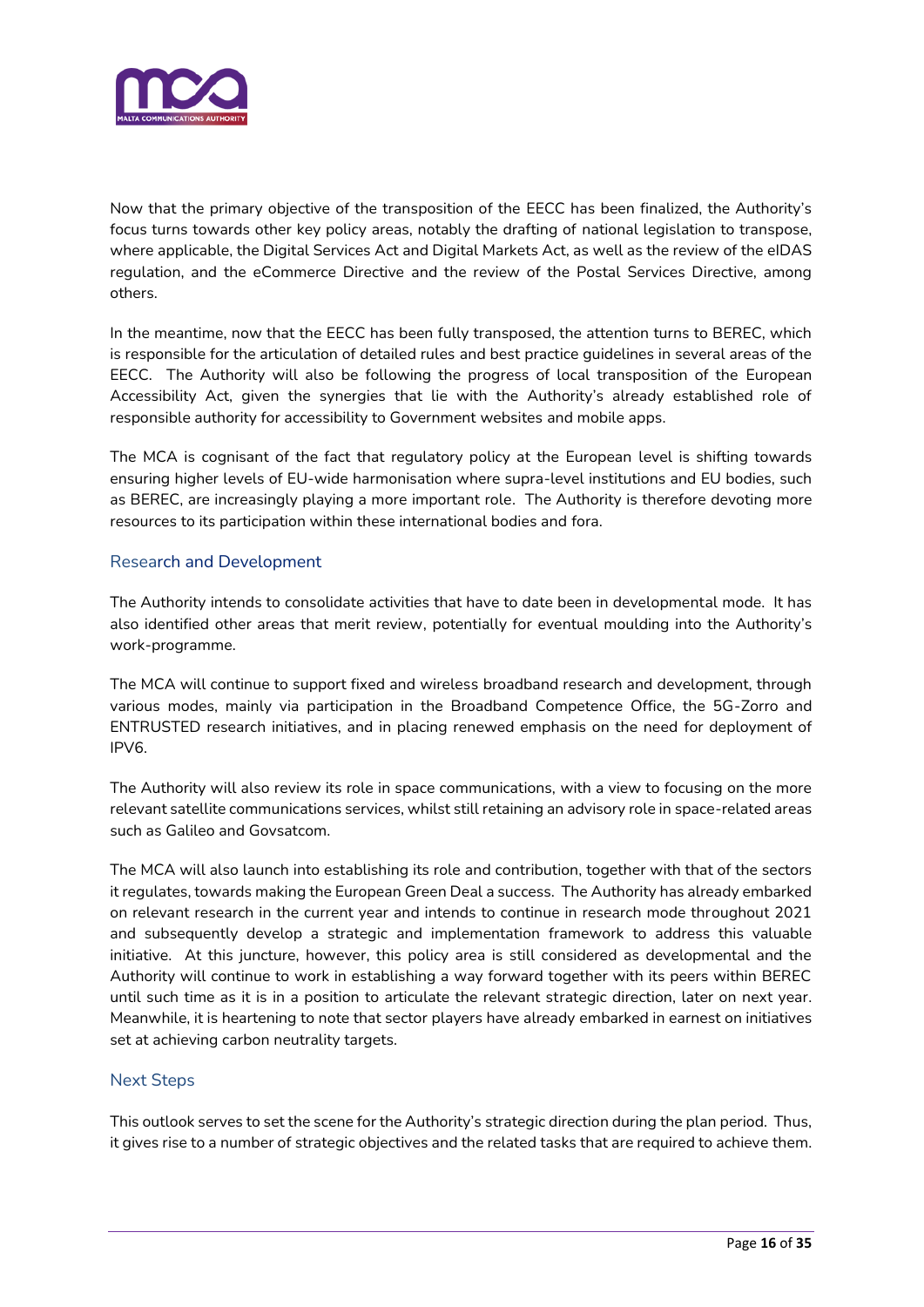

# <span id="page-16-0"></span>**3. Key Considerations**

The underlying context to the Strategy Update for the period 2022 - 2024, provided in Section 2, effectively translates into a number of key considerations:

- Facilitating the deployment of ultra-high speed fixed and mobile electronic communications networks remains a priority.
- A vibrant, competitive multi-player market remains the key driver for positive market developments.
- The Authority will maintain competitive stimuli in the respective sectors via the right mix of regulation, information and facilitation.
- Increased dependence on the Internet, by citizens and businesses alike, raises the stakes for the maintenance of the necessary levels of network and information security as well as network resiliency and redundancy.
- Broadband as a universal service presents new opportunities in bridging the digital divide.
- A thorough, ongoing and joined-up assessment of quality of service delivery serves to give better all-round awareness of service levels, leading to lasting improvements.
- Wider end-user-related powers, as advocated by the EECC, will render the Authority more effective in the execution of its mission, to the benefit of end-users.
- Consumer protection will continue to be addressed through a mix of awareness-raising and enforcement.
- The monitoring of user quality of experience in the use of communications services is a valuable indicator of actual quality of service.
- Spectrum policy and management will serve as a key tool in ensuring lasting efficiency, quality, safety and environmental awareness in electronic communications service delivery.
- Spectrum policy and management will be tailored to the needs of the national jurisdiction, within high level strategic and policy frameworks set at EU and international levels.
- The main challenge in a liberalised postal market will be ensuring the sustainability and currency of the universal service in an increasingly competitive environment and in the face of changing mail dynamics.
- The postal Universal Service Obligation needs recalibration to reflect users' present-day needs.
- The Authority will continue to develop the potential of electronic signatures in order to facilitate any type of electronic transaction between citizens, companies and public administrations.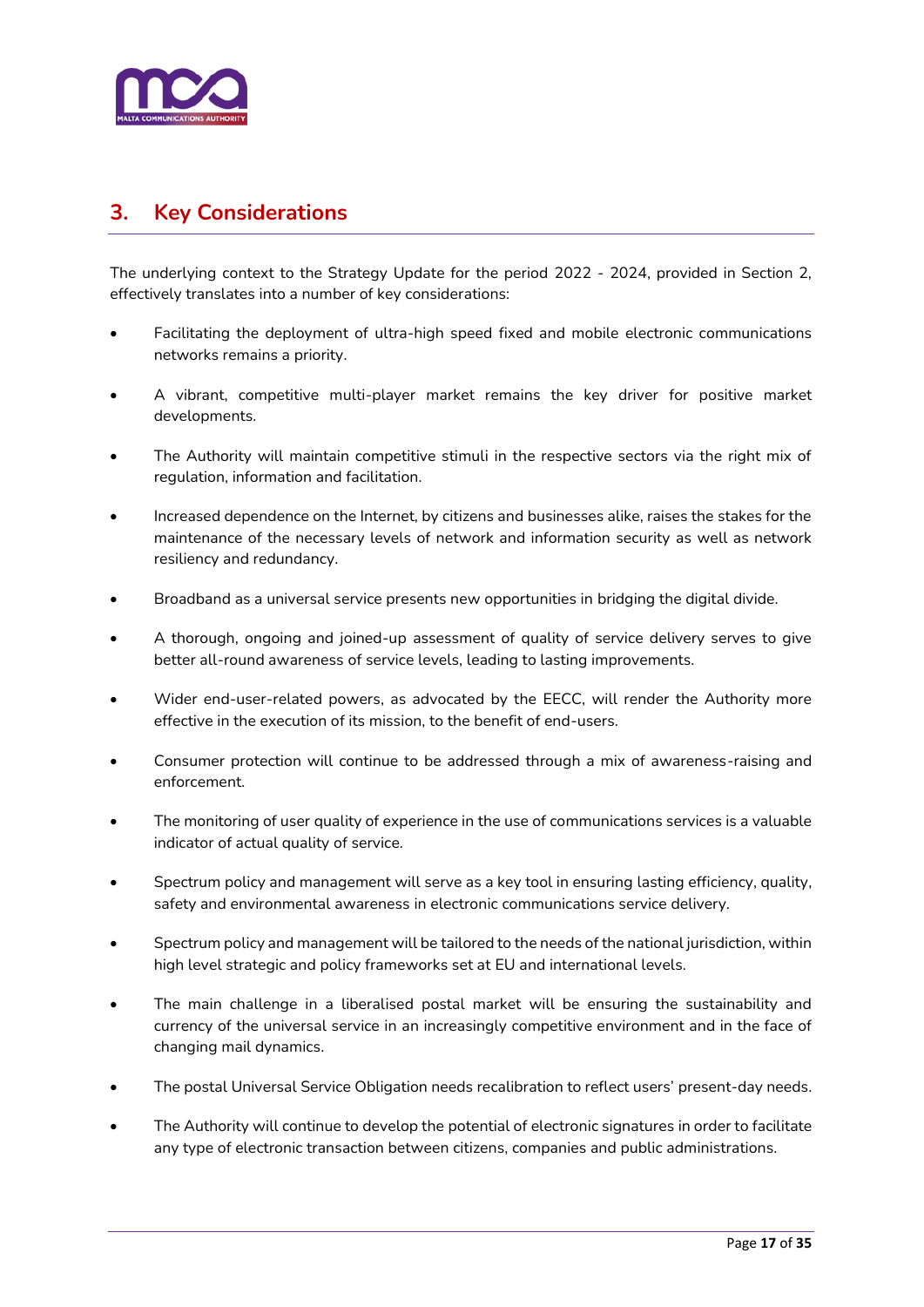

- The regulation of digital services will be addressed through a mix of regulatory oversight and stakeholder awareness.
- Initiatives to strengthen both the supply and demand sides of eCommerce will be undertaken with renewed vigour, in view of the inherent advantages it presents.
- The Authority will continue developing the necessary framework with a view to enhancing online accessibility, thus contributing to the inclusion of disadvantaged segments of society.
- The Authority will leverage its expertise in the sectors on which it has oversight, in providing related policy advice to Government.
- Active participation in EU and international fora will remain high, in view of the need to consistently put forward Malta's position, particularly in areas which are of particular relevance to the domestic environment.
- Synergies with fellow institutional players will be continuously fostered and strengthened as necessary.
- Environmental considerations, in line with the principles set in the European Green Deal, will be gradually dovetailed in the Authority's work programme.

The above considerations effectively serve to shape the key activities that characterise this Strategy Update.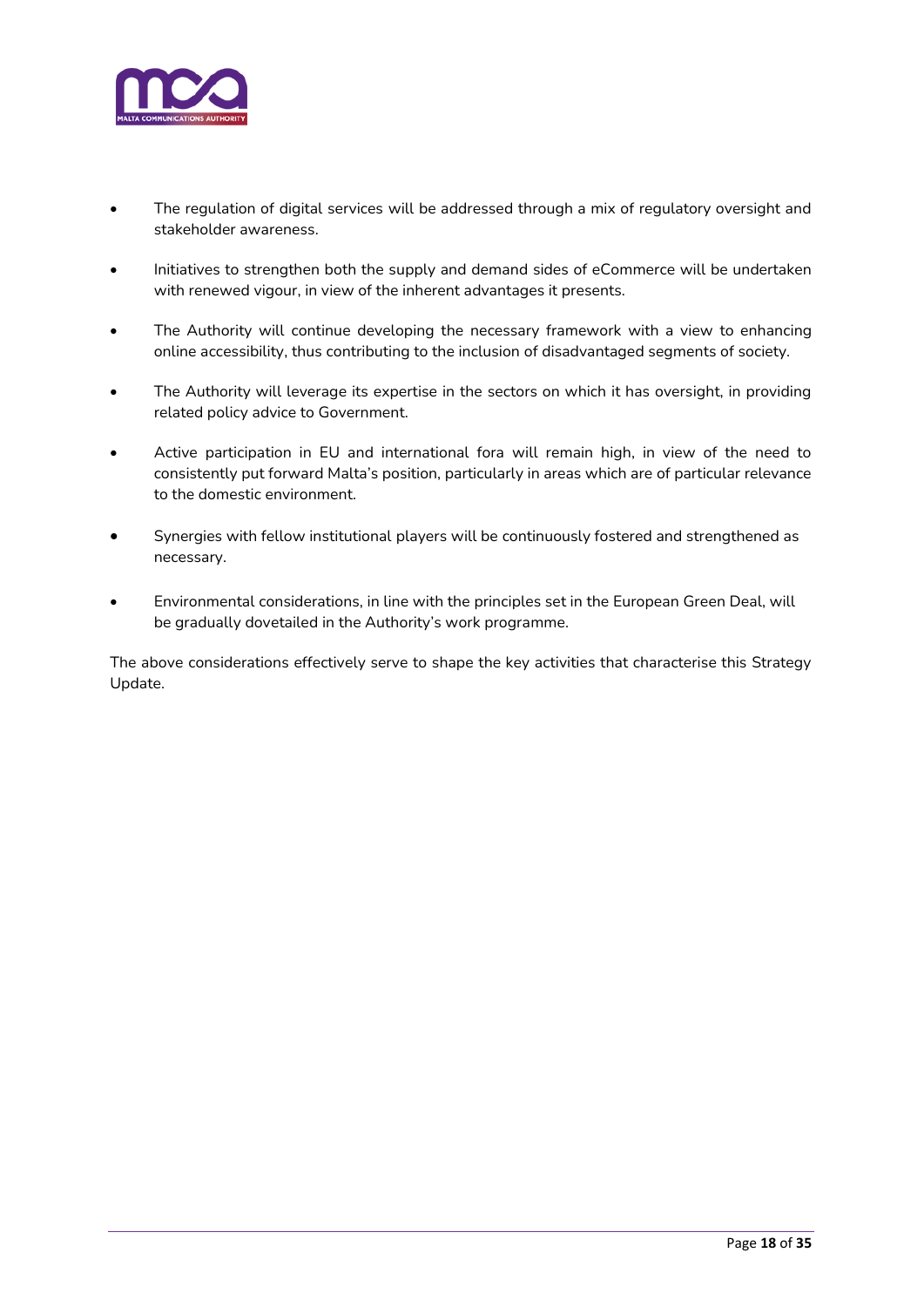

# <span id="page-18-0"></span>**4. Mission and Underlying Principles**

The MCA's mission statement is stated hereunder:

• **To promote and safeguard a communications environment that is conducive to investment, innovation, economic growth and social well-being.**

The Mission Statement reflects the MCA's commitment to bringing forward all forms of communication under its legal mandate, given also that all these constitute inter-related parts of the same eco-system.

The MCA's mission statement embodies a set of principles, which the Authority holds central to all the activities that it carries out, namely the following:

- The Authority views, in equal measure, all the communications sectors within its legal mandate as essential for the attainment of its mission, given that the individual sectors form interdependent components of the same eco-system.
- In striving towards the fulfilment of its Mission the Authority identifies a raft of Strategic Objectives that it updates periodically in line with relevant developments.
- The relevant Strategic Objectives serve to provide the Authority with the necessary direction and focus in the fulfilment of its Mission.
- The MCA's activity should serve to overall contribute to Malta's transition to a knowledge-based society and economy and to the maximisation of social and economic welfare.
- The Authority will serve as a focal point for policy shaping and implementation.
- The Authority's decisions will be reasonably transparent in order to facilitate decisions by market players, policy makers and all other stakeholders.

In order to achieve its mission, the MCA will need to retain the necessary freedom to operate, whilst remaining accountable with respect to achieving Government's policy objectives. Thus the Authority will:

- Maintain the required level of independence enshrined in the European Electronic Communications Code as transposed in national legislation.
- Consistently strive to co-ordinate its actions with Governmental and other stakeholders in the pursuit of its mandate.
- Measure and review its performance on an ongoing basis.
- Ensure that it is sufficiently resourced with the right level and mix of expertise and sufficiently financed to carry out its mission and mandate at optimal levels.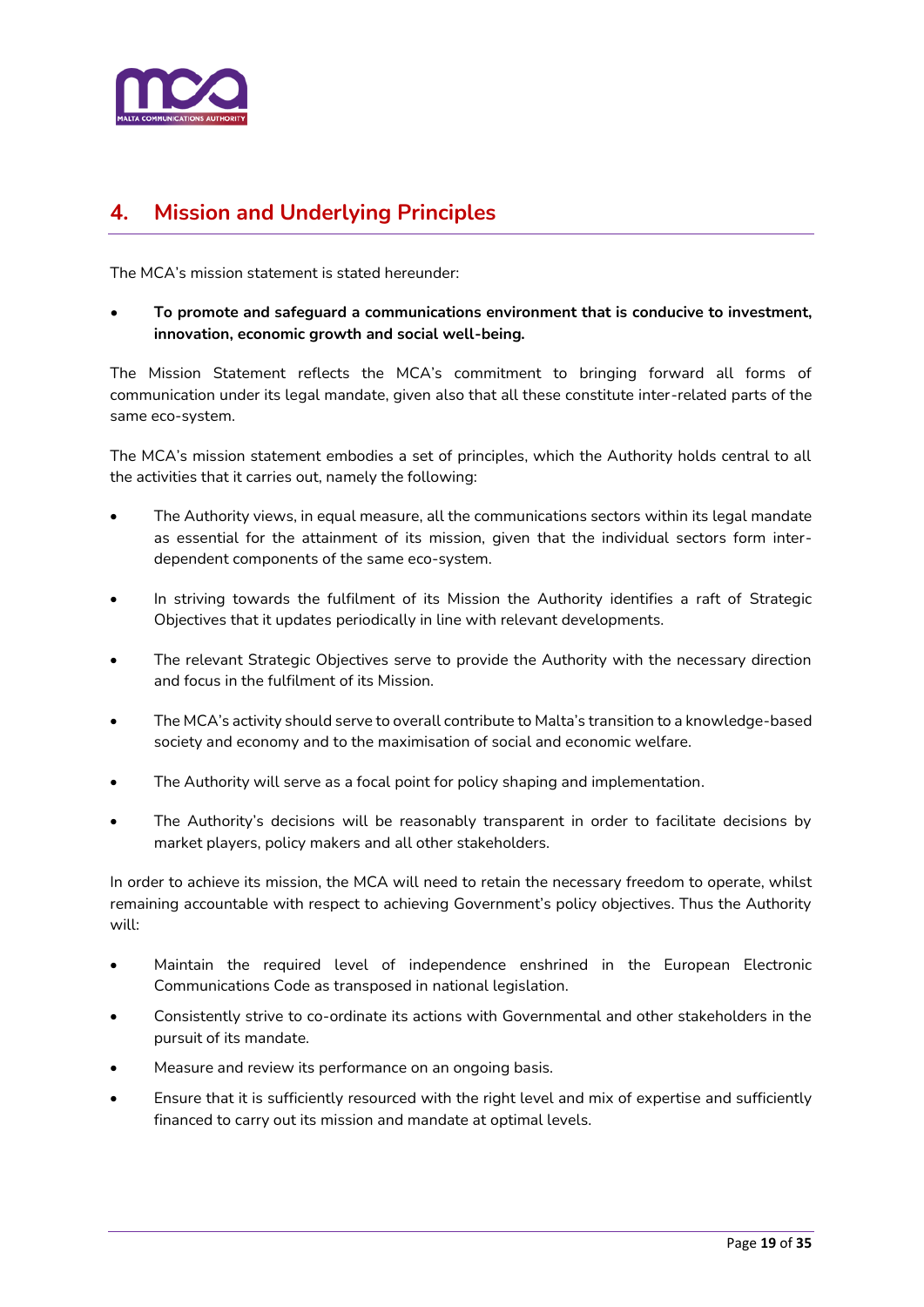

<span id="page-19-0"></span>The MCA's Strategic Objectives for the period covered by this Plan are listed below. As with the Mission Statement, these objectives are reviewed on an annual basis and fine-tuned or changed as necessary, in order to maintain full consistency and currency with the MCA's Mission and Mandate, in the context of the fast-changing environment in which it operates.

No changes to the Authority's Strategic Objectives have been made in relation to the previous update. The new assignments in Digital Regulation are already catered for by Strategic Objective 5. The MCA has been active in this policy area in one way or another practically since inception. This is the main reason why the Authority has been assigned the relevant portfolios.

Overall, all communications policy areas that are entrusted to the oversight of this Authority are interdependent and, as previously highlighted, form part of the same eco-system.

The above considerations translate into the following strategic objectives:

- 1. Promoting and safeguarding competition in the electronic communications sector
- 2. Ensuring that electronic communications undertakings provide a transparent, quality service to users in line with incumbent social obligations
- 3. Maintaining open, safe and secure electronic communications
- 4. Maximising the potential of radio spectrum
- 5. Supervising the provision of relevant digital services
- 6. Safeguarding sustainable competition in the postal sector
- 7. Ensuring that postal undertakings provide a transparent, quality service to users in line with incumbent social obligations
- 8. Contributing to the ongoing development and implementation of sector policy
- 9. Conducting relevant research, exploring and developing emergent policy areas

The MCA's projects and ongoing tasks will all be targeted towards any one of the above strategic objectives, barring activities of a corporate or operational support nature.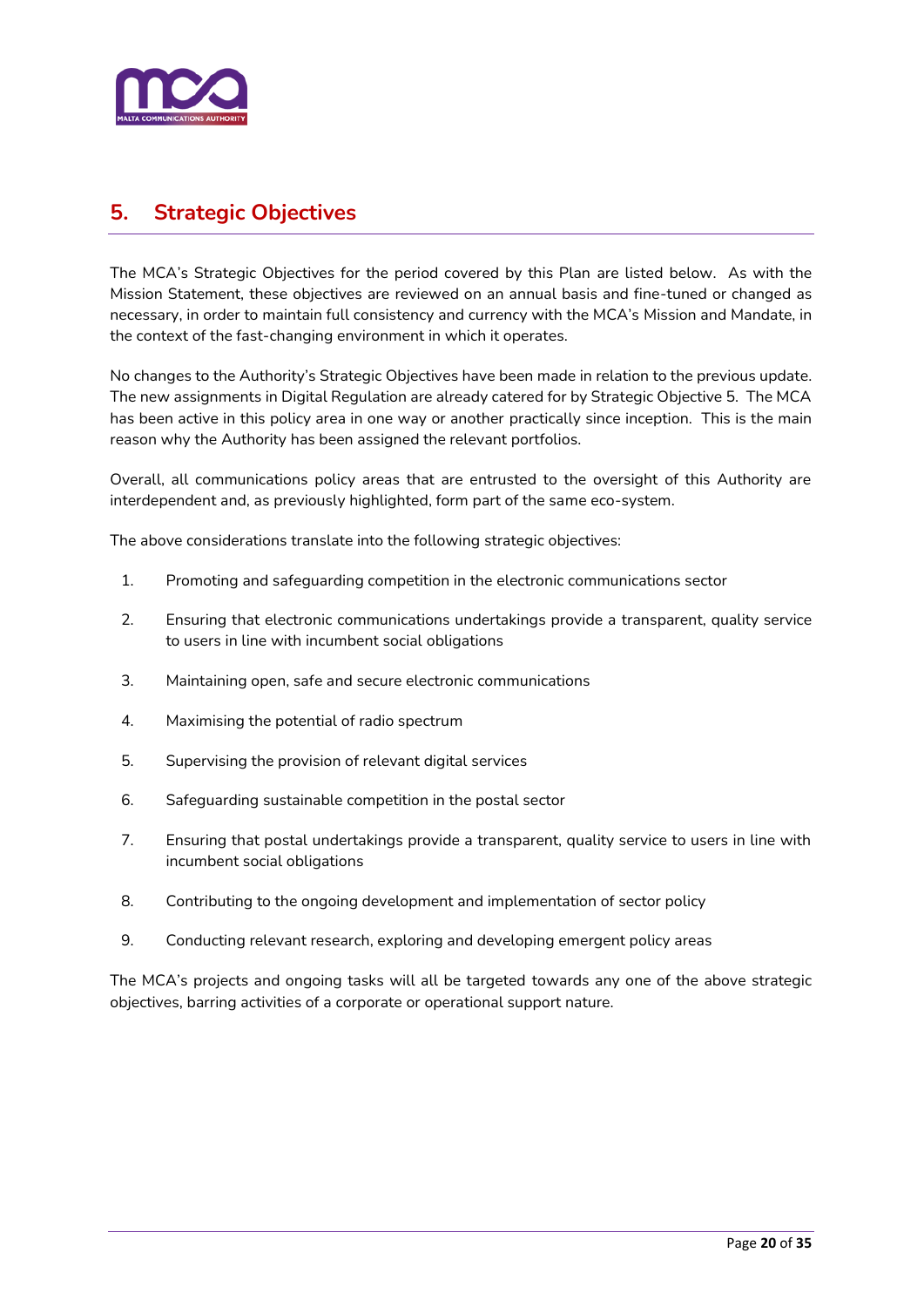

# <span id="page-20-0"></span>**6. Individual Strategic Objectives – Outlook/Key Tasks/New Thrusts**

The Authority's major thrusts for the period under review, categorised by Strategic Objective, are outlined in this section:

#### **Strategic Objective 1**

Promoting and safeguarding competition in the electronic Communications Sector.

#### Outlook

• Maintaining ideal conditions for multi-player competition in ultra-high speed electronic communications

#### Key Tasks

- Safeguarding a competitive environment via appropriate SMP and other regulatory measures
- Facilitating infrastructure roll-out and sharing of high-speed networks
- Managing information as the means to promote competition
- Managing the compliance framework

#### New Thrusts

• Co-ordinating the re-use of passive infrastructures

#### Key Performance Indicators

The MCA will continue to monitor progress vis-à-vis this objective via the following key performance indicators:

#### **Strategic Objective 1 – Key Performance Indicators**

- Movements in number and variety of market players, as well as relative market shares
- Price movements
- Turnover and profitability movements
- Availability of updated wholesale agreements, Reference Offers and cost oriented charges, where these are required
- New service offerings
- Overall sector indicators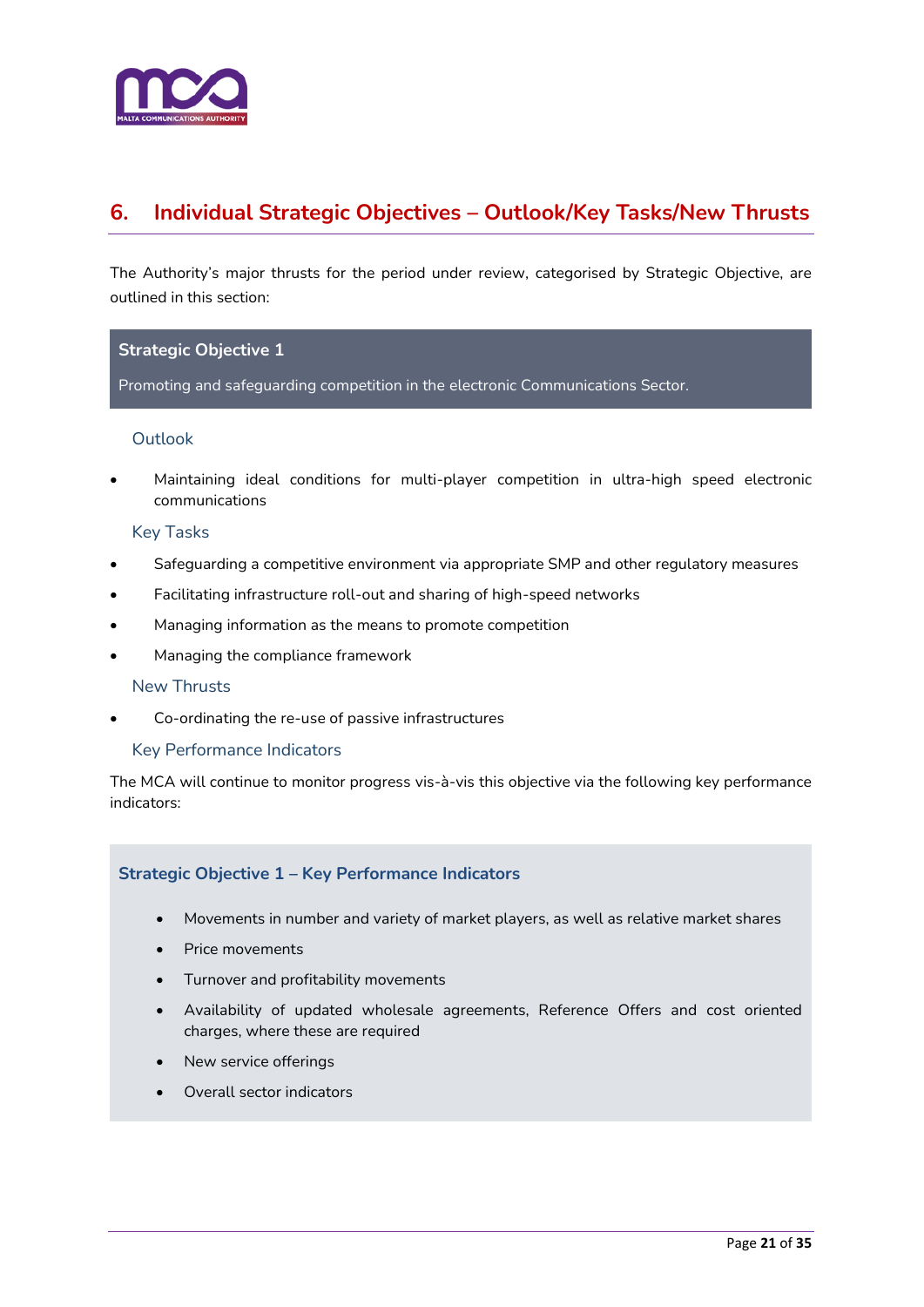

Ensuring that electronic communications undertakings provide a transparent, quality service to users in line with incumbent social obligations.

#### **Outlook**

Refining regulatory tools for users to make informed choices

#### Key Tasks

- Enhancing quality in the provision of publicly available electronic communications services via effective monitoring tools
- Improving the MCA's capabilities vis-à-vis consumer protection
- Ensuring Universal Access to Voice Communications Services and an adequate broadband internet access service
- Updating 'Must-Carry' rules for TV channels qualified as meeting General Interest Objectives
- Improving consumer awareness

#### New Thrusts

• Implementation of new powers under the transposed EECC

#### Key Performance Indicators

The MCA will continue to monitor progress vis-à-vis this objective via the following key performance indicators:

#### **Strategic Objective 2 – Key Performance Indicators**

- Publicly available information relative to required QoS measures
- Stakeholders' perceptions of the overall value and quality of services provided
- Stakeholders' perceptions of the regulator
- % of complaints placed with MCA dealt with satisfactorily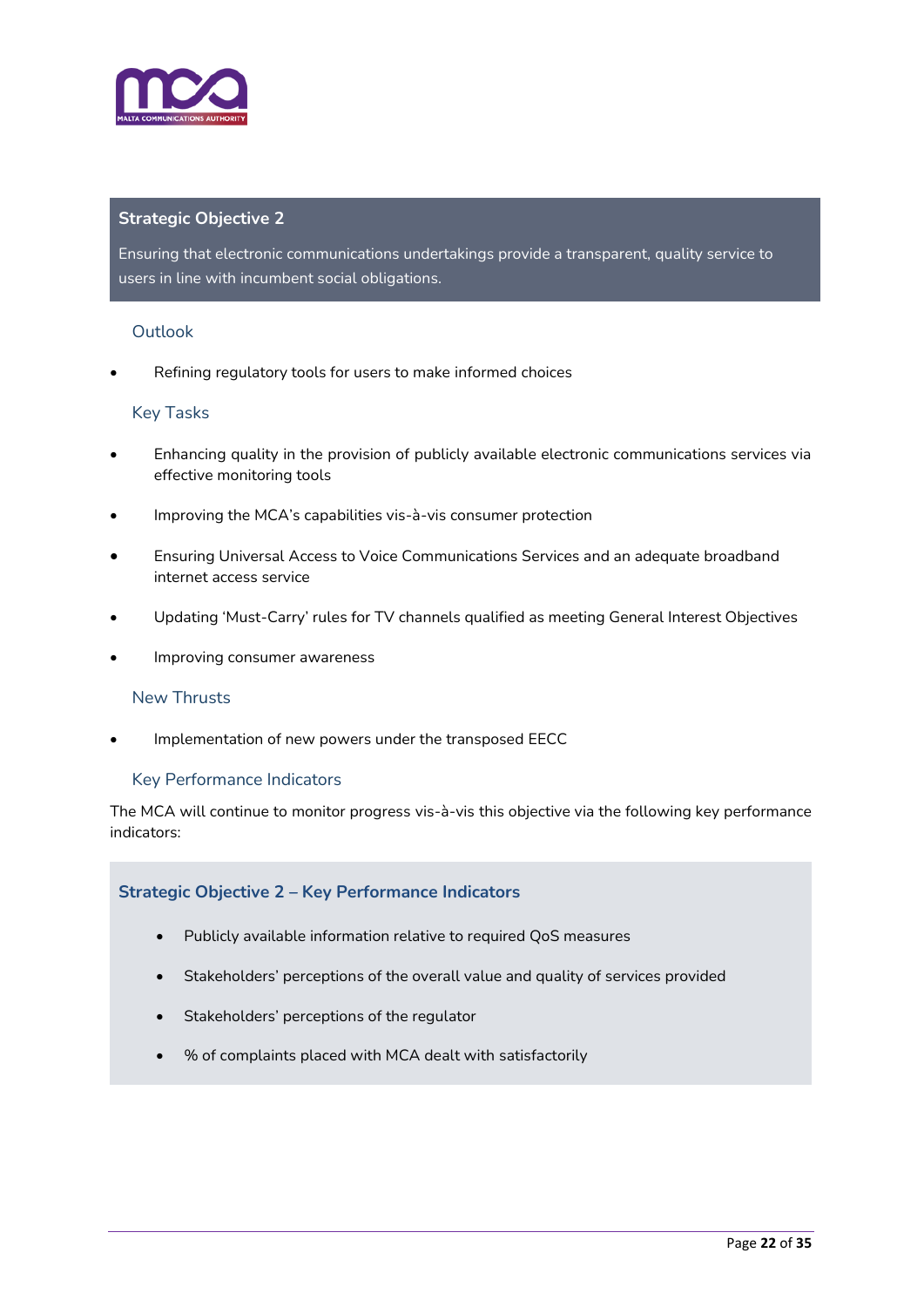

#### Maintaining open, safe and secure electronic communications.

#### **Outlook**

• Enhancing the security and integrity of electronic communications networks

#### Key Tasks

- Building the necessary network and cyber-security capacity
- Analysing net neutrality practices
- Monitoring security, safety and integrity of public fixed and mobile networks
- Participation in EU and global Internet Governance Fora
- Mapping broadband services as an information tool relative to broadband network capabilities

#### New Thrusts

• Continued implementation of Broadband Mapping

#### Key Performance Indicators

The MCA will continue to monitor progress vis à vis this objective via the following key performance indicators:

#### **Strategic Objective 3 – Key Performance Indicators**

- Extent of public confidence in the Internet
- Number and nature of Incident reports to ENISA
- Reports re Net Neutrality practices
- Network and Information security monitoring processes in place
- No. of ongoing inspections/site visits (interference, radiation, etc.)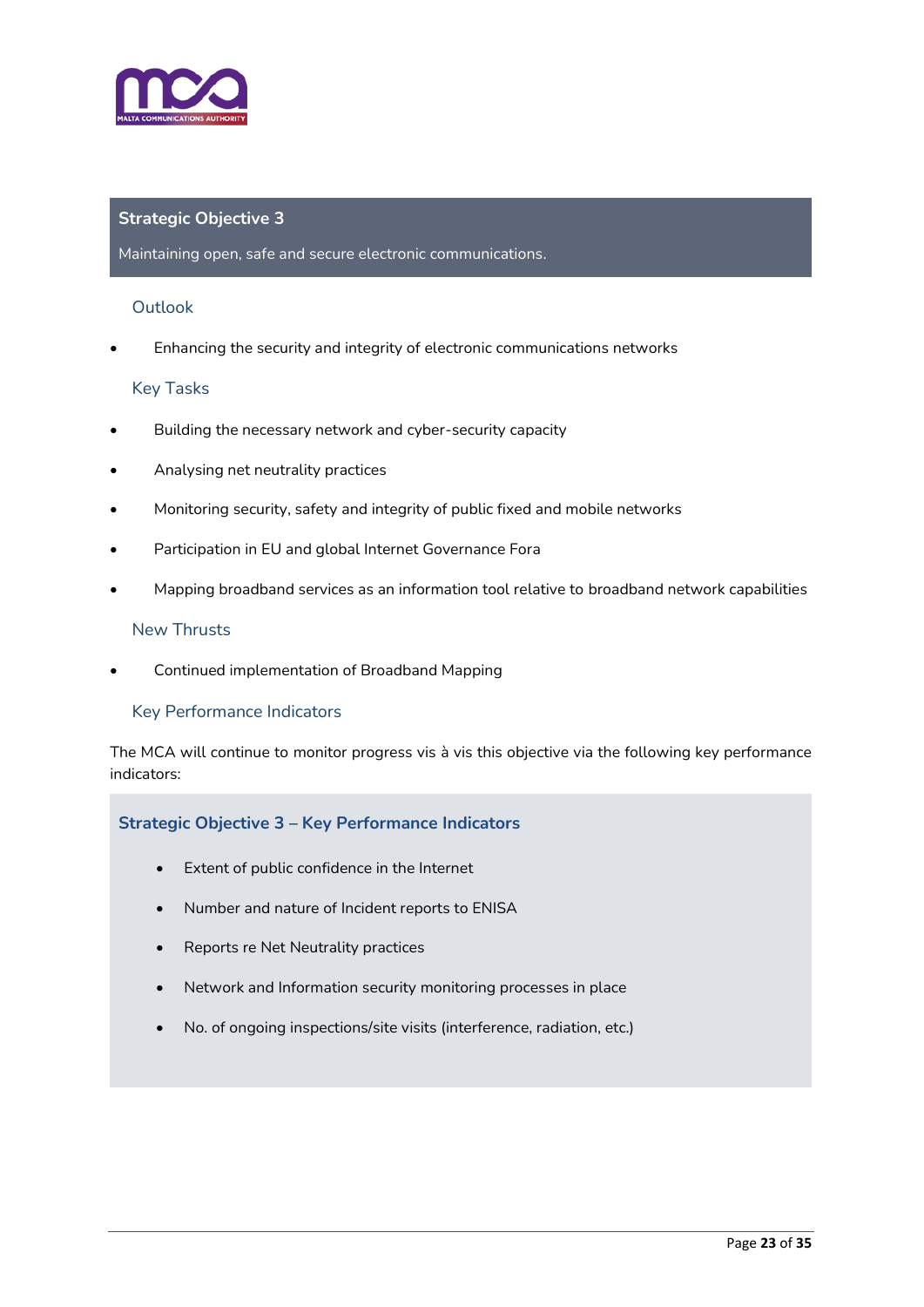

#### Maximizing the potential of Radio Spectrum.

#### **Outlook**

- Consolidating 5G deployment
- Updating monitoring mechanisms

#### Key Tasks

- Readying of additional Spectrum for 5G use
- Reassignment of spectrum for Digital Audio Broadcasting
- Ensuring efficient & effective use of spectrum and associated radio-communications equipment
- Managing effectively the spectrum compliance framework
- Reviewing the Satellite filing system

#### New Thrusts

- Key upgrades to radiocommunications monitoring capacity
- Updating regulatory requirements in line with the EECC

#### Key Performance Indicators

The MCA will continue to monitor progress vis-à-vis this objective via the following key performance indicators:

#### **Strategic Objective 4 – Key Performance Indicators**

- Progress toward 5G deployments
- Improved mobile broadband speeds and penetration
- Progress towards clearance of spectrum bands designated for high-speed mobile broadband
- Extent of spectrum availability to market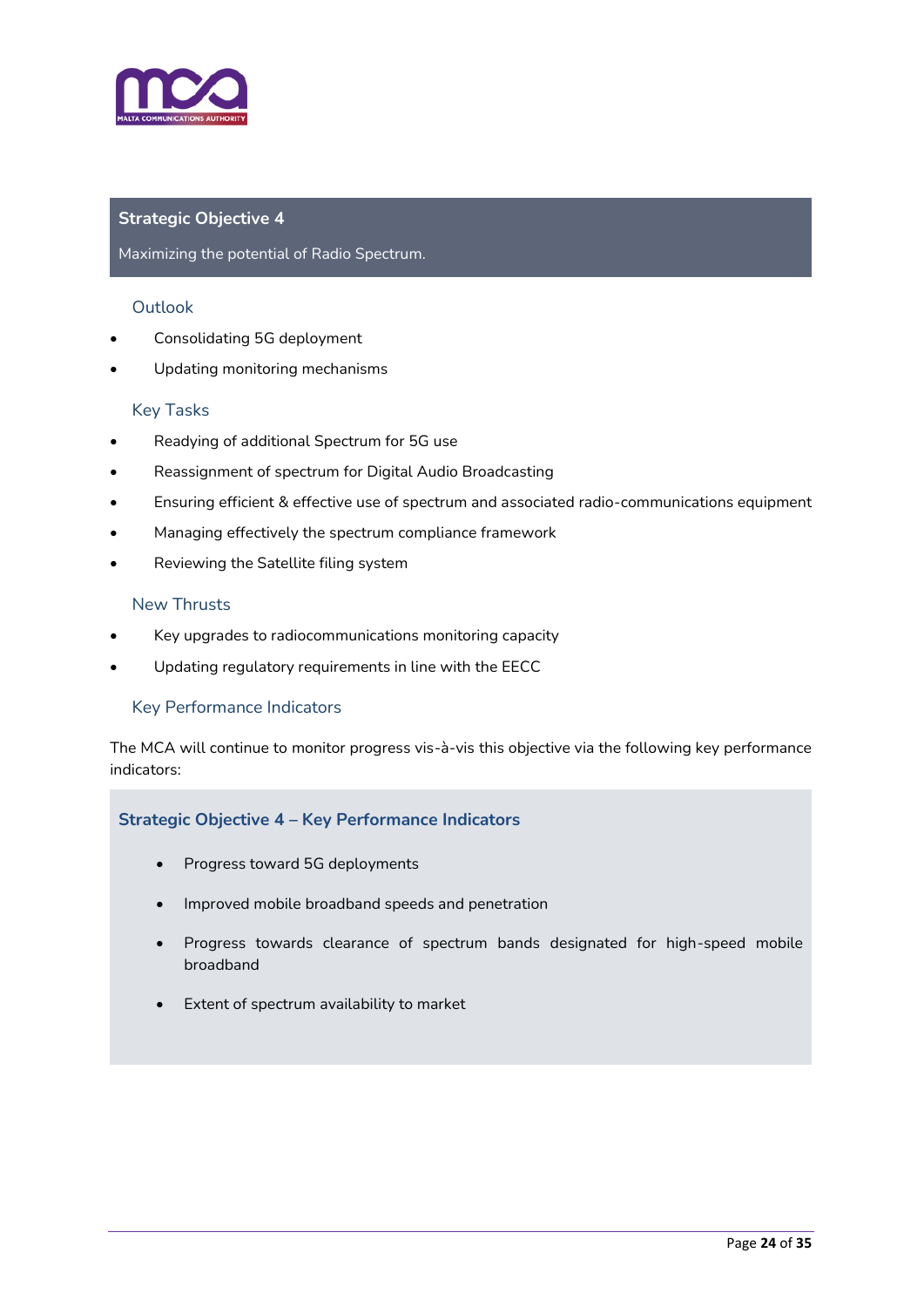

#### Supervising the provision of relevant digital services.

#### Outlook

• Strengthening regulatory capacity vis-à-vis digital services, in addition to existing measures targeted at increasing public confidence and accessibility

#### Key Tasks

- Setting up capacity for the Digital Services Act and Platform to Business Regulations
- Organising stakeholder fora, commissioning of surveys of public usage and perceptions of eCommerce, implementing targeted information campaigns
- Maintaining regulatory oversight on existing regulated activities
- Website accessibility continued implementation

#### New Thrusts

- Setting up for the new responsibilities under the Digital Services Act and the Platform to Business Regulation.
- Assessing the potential requirements of the relevant portions of the European Accessibility Directive relative to the sectors under the Authority's purview, in case these are devolved to the MCA.
- Implementation of projects to further support the eCommerce sector in Malta and particularly from a supply perspective as per the eCommerce Directive

#### Key Performance Indicators

The MCA will continue to monitor progress vis-à-vis this objective via the following key performance indicators:

#### **Strategic Objective 5 – Key Performance Indicators**

- Changes in eCommerce uptake by businesses and consumers
- Public awareness of their rights with respect to eCommerce
- Service provider awareness of their legal obligations
- Public perception with regard to the security of eCommerce transactions
- Progress in website accessibility
- Progress in utilisation of digital signatures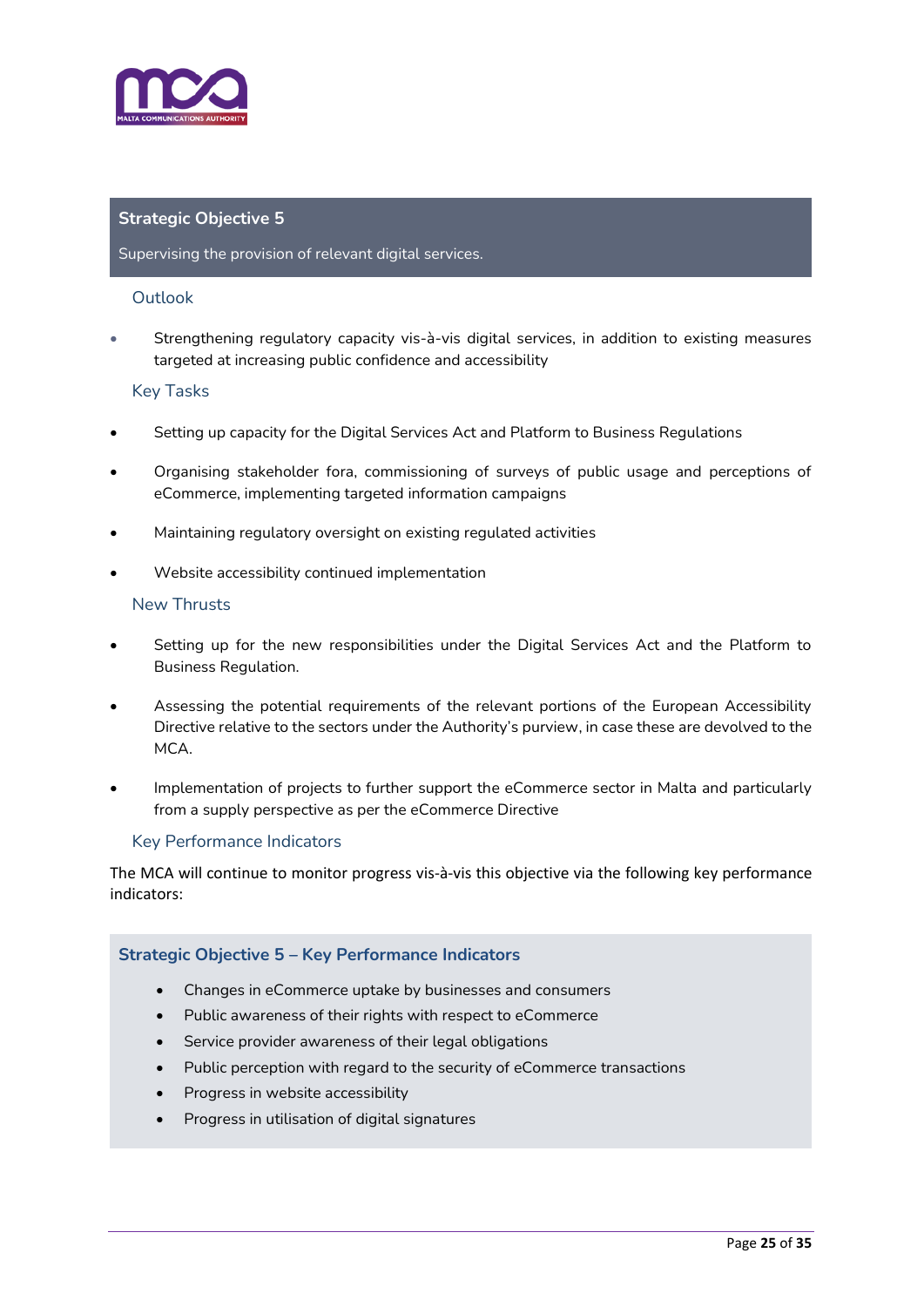

#### Safeguarding sustainable competition in the postal sector.

#### **Outlook**

• Management of the competition regulatory framework

#### Key Tasks

- Continuing enhancements to the MaltaPost economic control model
- Analysing competition dynamics in specific postal markets
- Managing the Postal compliance framework
- Monitoring performance via collection and analysis of data

#### New Thrusts

Key thrusts are ongoing

#### Key Performance Indicators

The MCA will continue to monitor progress vis-a'-vis this objective via the following key performance indicators:

#### **Strategic Objective 6 – Key Performance Indicators**

- Number of postal services providers in the various postal markets
- Postal volumes, prices and other relevant trends
- New service offerings
- Universal Service Provider making reasonable return on capital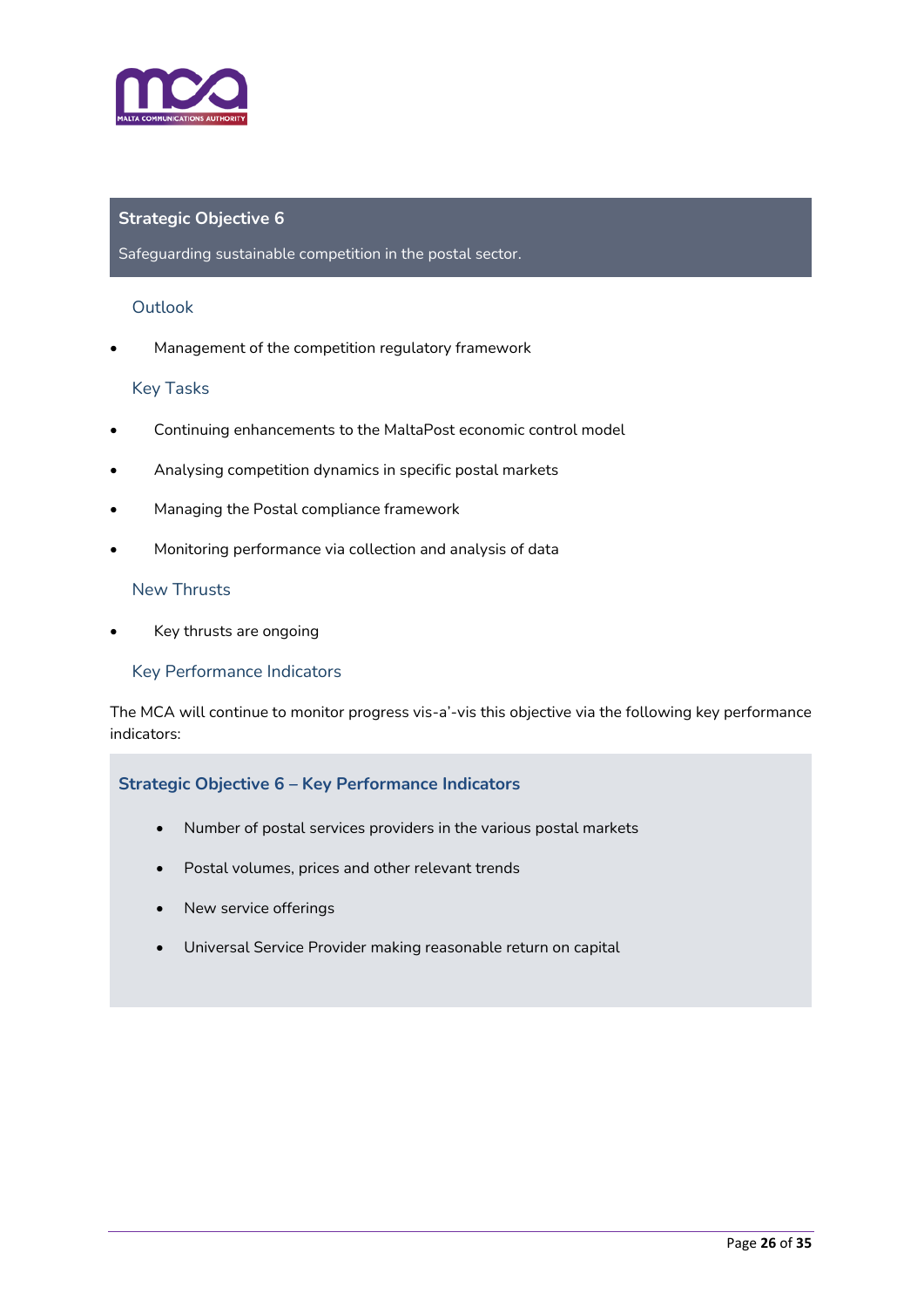

Ensuring that postal undertakings provide a transparent, quality service to users in line with incumbent social obligaitons.

#### Outlook

• Supporting the continued sustainability, efficiency and quality of the Universal Service

#### Key Tasks

- Determining the ongoing feasibility of existing universal postal service obligations
- Managing the compliance framework, with focus on quality of service provision
- Ongoing management of the EU regulation on cross-border parcel delivery

#### New Thrusts

• Key thrusts are ongoing

#### Key Performance Indicators

The MCA will continue to monitor progress vis-à-vis this objective via the following performance indicators:

#### **Strategic Objective 7 – Key Performance Indicators**

- QoS performance statistics in relation to set targets
- USP and MCA Complaints statistics
- Postal volumes, prices and other relevant trends
- Public and business perceptions (biennial)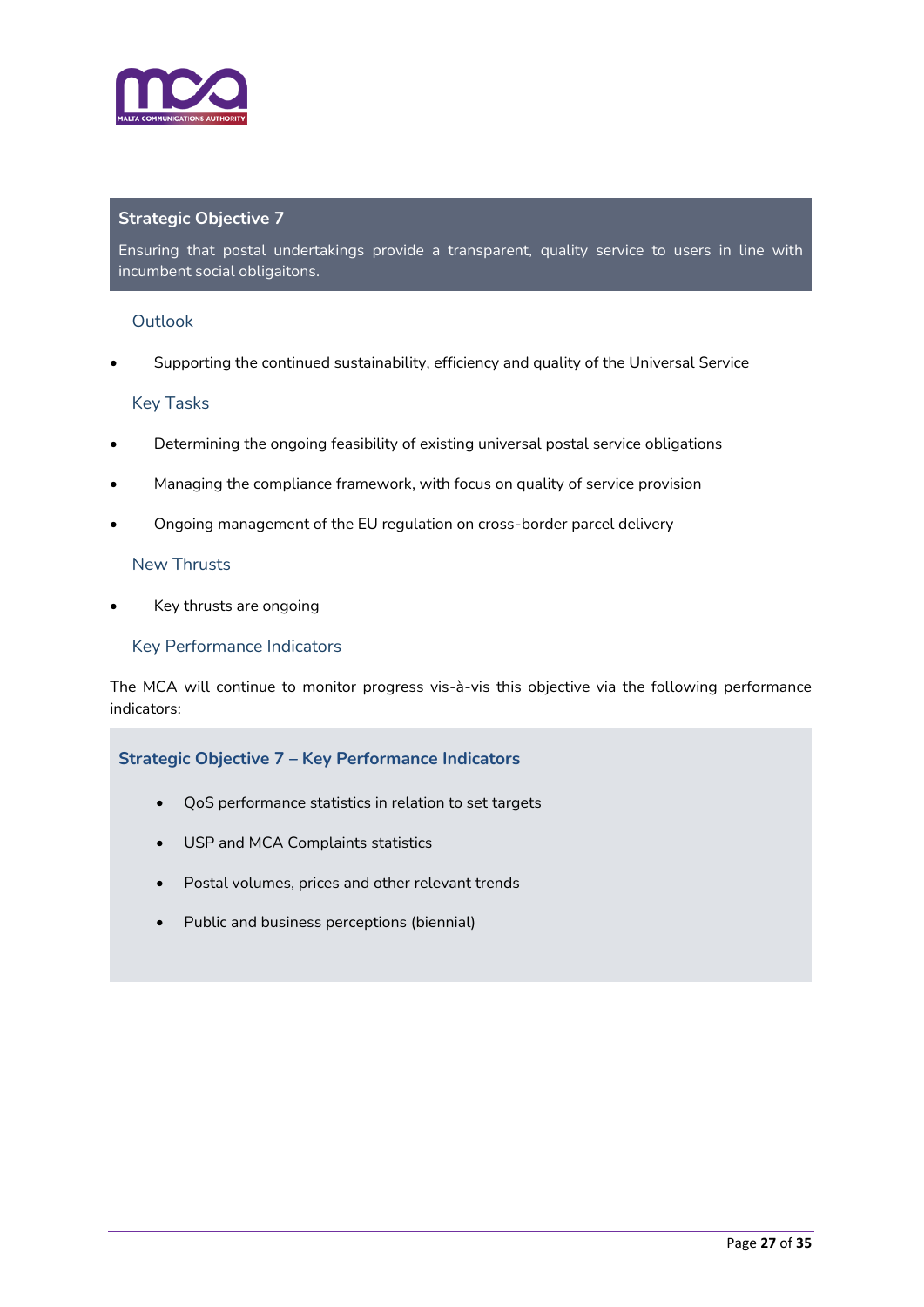

#### Contributing to the ongoing development and implementation of Sector Policy.

#### Outlook

- Providing input to Government, notably on major EU proposals, as well as on national matters.
- Contributing to the establishment of positions within BEREC, RSPG, CEPT, RSPG, ITU, ERGP, UPU, HLIG and other international fora

#### Key Tasks

- Providing Policy Advice to government relative to:
	- The review of the EU Broadband Cost Reduction Directive (BCRD) 2014/61
	- The review of the eIDAS Regulation
	- The review of the EU Postal Services Directive
	- The Digital Services Act package, which also includes the review of the eCommerce Directive, as well as on the Digital Markets Act
	- Space-related topics, notably Galileo and GovSatCom
	- Matters related to Internet Governance
	- Ad hoc EU and other international matters
	- Aspects that are national in scope
- Interacting at various EU-related and international fora (notably WRC-23 and ITU plenipotentiary)
- Assisting the European Commission Monitoring Mission on electronic communications

#### New Thrusts

• Key thrusts are ongoing, with emphasis on supporting Government in EU Council discussions on the Digital Services Act, for which the MCA now assumes responsibility.

#### Key Performance Indicators

The MCA will continue to monitor progress vis-à-vis this objective via the following performance indicators:

#### **Strategic Objective 8 – Key Performance Indicators**

- The MCA will, on an ongoing basis evaluate:
	- o the effectiveness of its participation in EU and international fora
	- $\circ$  the extent, timeliness and quality of its advice to Government on relevant policy matters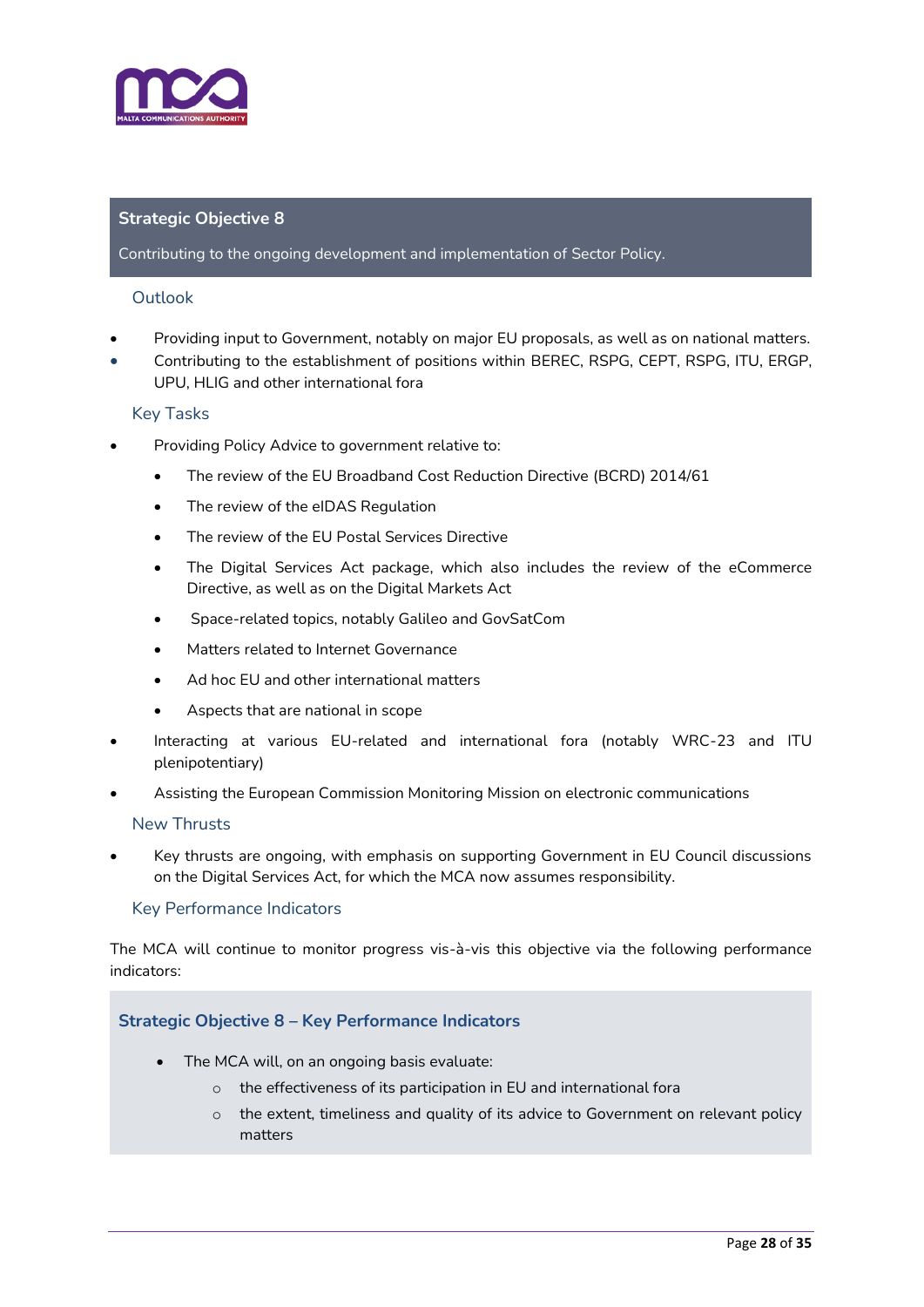

Conducting relevant research, exploring and developing emergent policy areas.

#### **Outlook**

- Promoting and facilitating development in relevant communication niches
- Exploring emergent policy areas of relevance to the Authority's mandate

#### Key Tasks

- Supporting fixed and wireless broadband research and development:
	- o Broadband Competence Office capacity building,
	- o Funding opportunities,
	- o 5G Zorro research project,
	- o IPV6 deployment
	- o Connecting Europe Facility (CEF)
- Continue addressing the implications of the European Green Deal on relevant sectors and the MCA's regulatory mandate

#### New Thrusts

• Key Thrusts are ongoing

#### Key Performance Indicators

The following are the envisaged key performance indicators relative to this strategic objective:

#### **Strategic Objective 9 – Key Performance Indicators**

- New and innovative services, or improvements on existing services deployed, trialled in or offered from Malta
- Assessment of Malta's performance in this area vis-à-vis any comparable benchmarks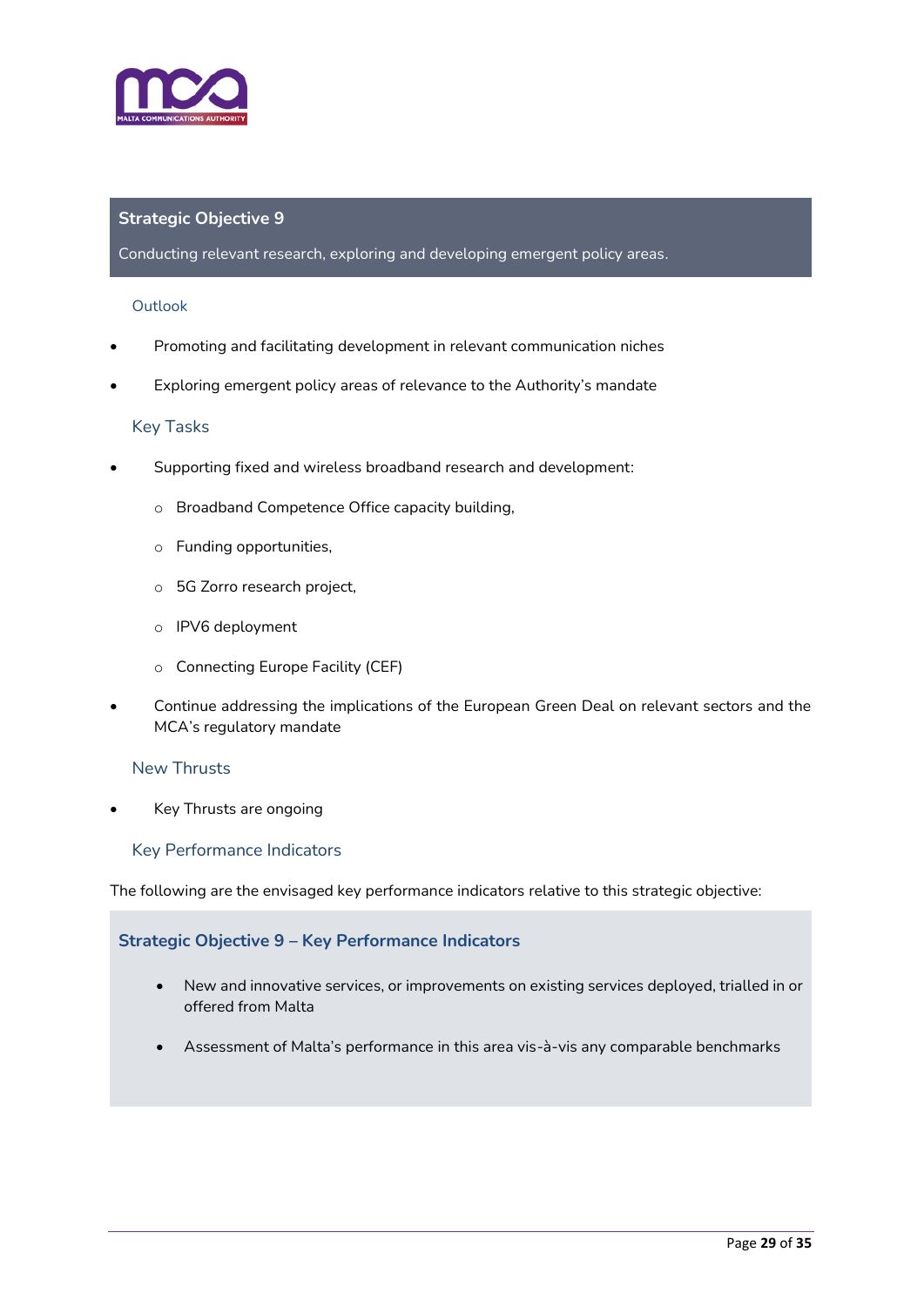

# <span id="page-29-0"></span>**7. Key Priorities and Envisaged Outcomes**

#### **MCA progress on 2021 key priorities**

Insofar as the key strategic priorities that the Authority identified in its 2021 Strategy Update, it is good to note substantial progress on all fronts as indicated below:

- **MCA Priority:** Continuing with the transposition of the EECC into Maltese Law and the review of existing regulatory operations
- **Progress:** The transposition process was finalised in October 2021, enabling the Authority to move along various regulatory fronts in line with its new powers.
- **Priority addressed in full.**
- **MCA Priority:** Maintaining the necessary level of competition in Electronic Communications Networks and Services
- **Progress:** Market developments are indicative of an increase in the tempo of competition, particularly in mobile services. The situation is more fluid and delicate in fixed line services. The MCA's regulatory activity needs to be sensitive to the growth of multiple competing undertakings, evolving as necessary to address areas where bottlenecks subsist.
- **Priority to continue into 2022**
- **MCA Priority:** Implementing the framework for the deployment of 5G and related services mainly via assignment of pioneer bands.
- **Progress:** The regulatory framework has been finalised and spectrum has been assigned. One 5G mobile network is in operation nationally and at least one other deployment expected by the end of 2021.
- **Priority addressed in full.**
- **MCA Priority**: Building further capacity in EMF oversight.
- **Progress:** Significant progress has been made in the articulation of related policy, along with the upgrading of equipment and processes to monitor harmful interference and EMF radiation, all of which should be in place by the end of 2021.
- **Priority to continue into 2022**
- **MCA Priority**: Building further capacity in the security of electronic communications
- **Progress:** Significant progress has been made in the articulation of related policy, particularly in relation to institutional inputs within BEREC and ENISA, alongside the drafting of relevant regulation for consultation by the end of 2021.
- **Priority to continue into 2022**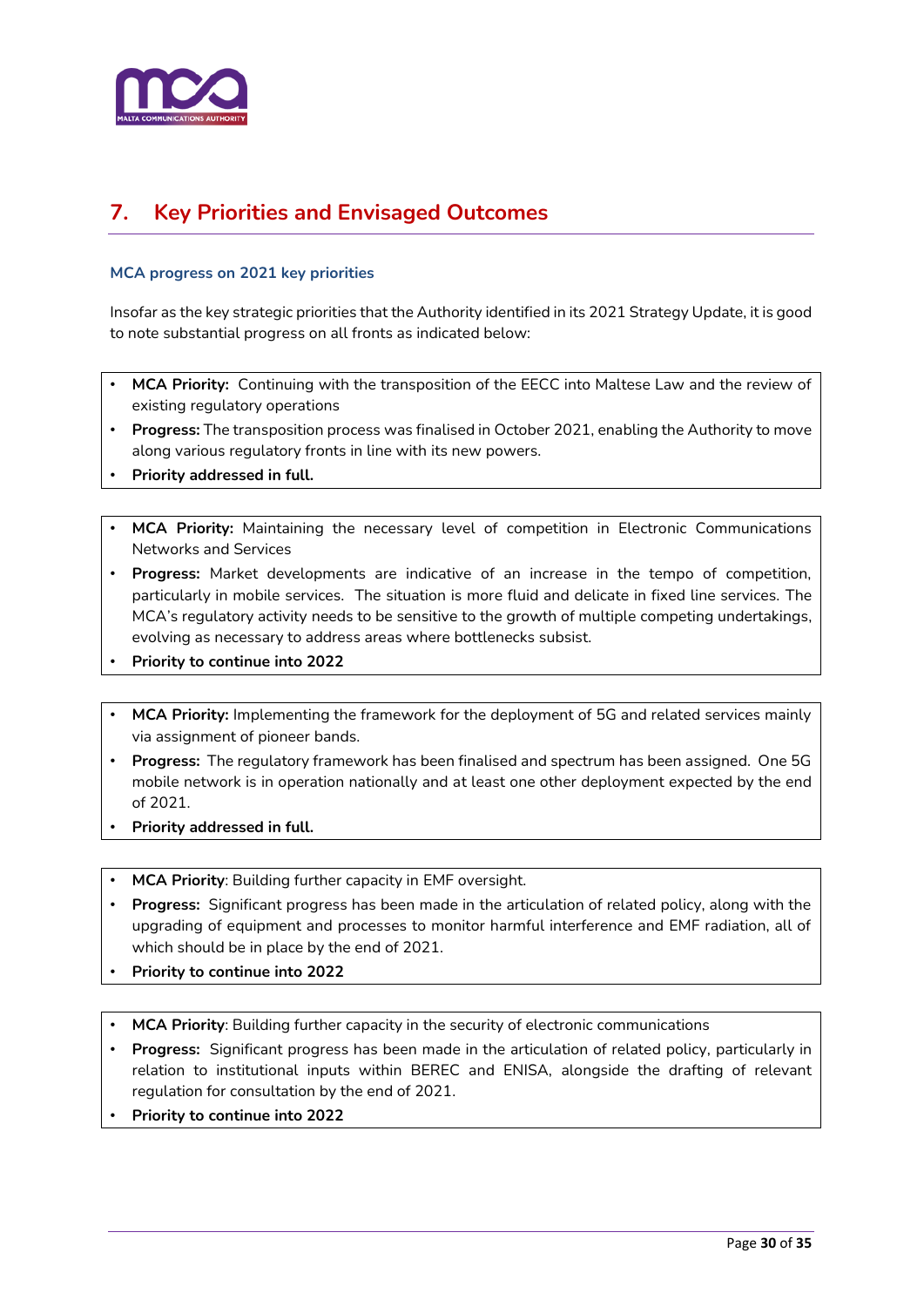

- **MCA Priority:** Continue improving the accessibility of websites and mobile applications of public sector bodies.
- **Progress:** The process is up and running and 198 Government Websites will have been assessed and reported on by the end of 2021. The MCA ensures that all entities that have been assessed take the required steps to ensure they are in line with the Directive's requirements.
- **Priority addressed in full in terms of setting up (ongoing process to continue into 2022)**
- **MCA Priority: Updating the eCommerce Strategy**
- **Progress**: A draft has been finalised and the input of other Institutional Stakeholders is awaiting for publication to take place later on in 2021.
- **Priority addressed in full**
- **MCA Priority:** Ensuring continued sustainability of the universal postal service in light of fresh challenges.
- **Progress:** The Universal Services Provider remained sustainable throughout the Pandemic, also via Quality of Service concessions and targeted Price increases.
- **Priority addressed in full for 2021**
- **MCA Priority:** Continue enhancing capability to monitor operators' QoS delivery and strengthening consumer powers.
- **Progress:** The re-launch of Telecosts.com and the consultation on a host of measurement parameters will serve to further strengthen capacity in QoS regulation, in the latter case following transposition of the EECC.
- **Priority partially addressed and will continue into 2022**
- **MCA Priority:** Participating in the EU debate relative to the Digital Services Act, other digital dossiers, and the Postal Services Directive.
- **Progress:** The MCA effectively played the role of advisor to Government on the Digital Services Act, the Digital Markets Act and the Platform to Business regulation during the debates at EU level. Government has lately assigned the Authority the mandate to regulate the DSA and the P2B regulation.
- **Priority addressed and will continue into 2022**
- **MCA Priority:** Identifying the MCA's and the Sector's contribution to the European Green Deal
- **Progress:** Initial fact-finding with Maltese operators as to their level of preparedness towards carbon neutrality has taken place with positive results and communicated to the relevant BEREC fact-finding forum with a view to the articulation of a common vision as to the Sector's contribution to carbon neutrality. This represents an important first phase.
- **Partially will continue into 2022**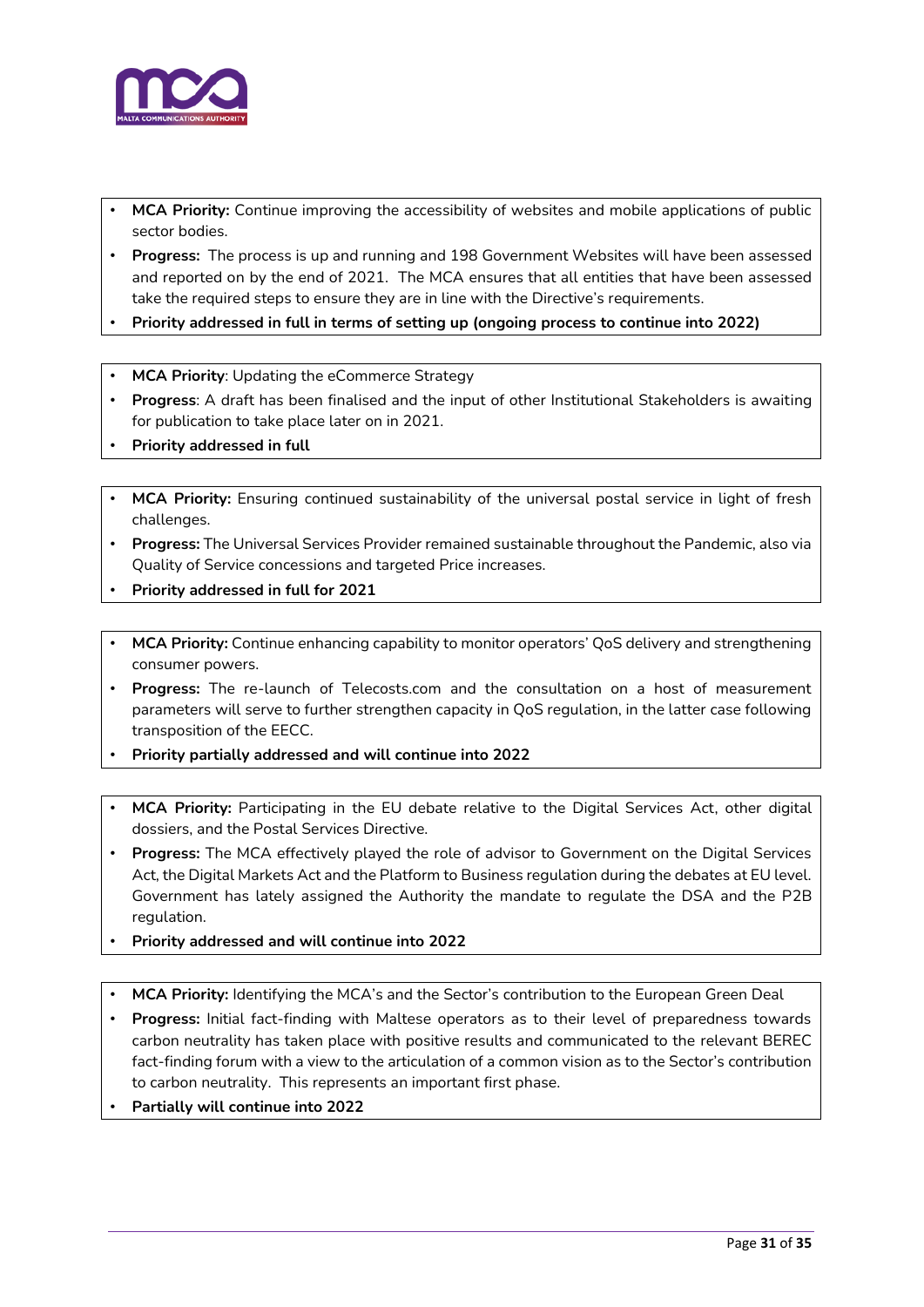

Thus, practically all priority tasks have shown significant progress along planned lines with a number of notable achievements having been registered. Several of them will continue to feature on the Authority's task sheet given their multi-annual nature. The Authority will continue with consolidation of the relevant regulatory initiatives and will follow progress in terms of both outputs and outcomes in the various policy areas in line with established practice.

The existing policy areas will continue to present an exciting challenge, not least due to the fact that all communications sectors remain in a process of constant development. Local developments serve to give a particular slant to the issues at hand. Overall, prospects of increased competition, quality and variety of services to end-users are positive, rendering the challenge an even more rewarding one from a regulatory perspective.

#### **Fresh Strategic Priorities emanating from the 2022 Workplan:**

In addition to the above-listed priorities that will roll over into 2022 and possibly beyond, a number of new priorities have been identified. These are:

- Setting up the organizational capacity and processes for the DSA and the P2B regulation
- Consolidating the Broadband Mapping Project
- Gaining a better understanding of available Physical Infrastructure from information sourced from Electronic Communications Operators as well as other Utilities.

#### **Consolidated List of Priorities for 2022**

A consolidated list of priority tasks for 2022, composed of tasks spilling over from 2021 as well as new identified tasks for 2022 is listed below.

- Maintaining the necessary level of competition in Electronic Communications Networks and Services.
- Building further capacity in network integrity and security, and cybersecurity.
- Continue improving the accessibility of websites and mobile applications of public sector bodies
- Continue enhancing capability to monitor operators' QoS delivery and strengthening consumer powers.
- Participating in the EU debate relative to the Digital Services Act and the Postal Services Directive.
- Identifying the MCA's and the Sector's contribution to the European Green Deal.
- Setting up the organizational capacity and processes for the DSA and the P2B Regulation.
- Consolidating the Broadband Mapping Project.
- Gaining a better understanding of available Physical Infrastructure from information sourced from Electronic Communications Operators as well as other Utilities.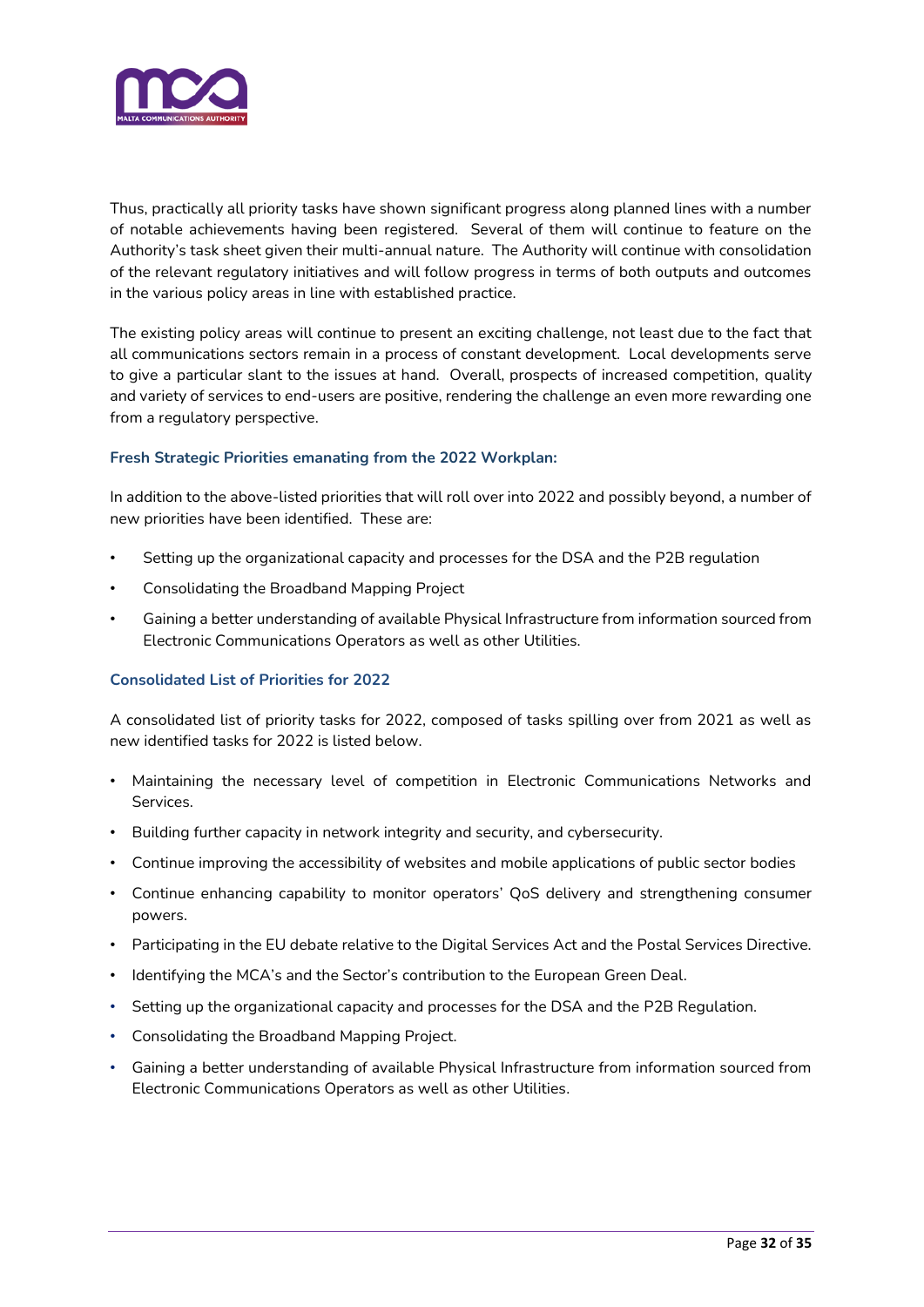

# <span id="page-32-0"></span>**8. Ensuring Quality and continuity in Delivery**

In order to ensure quality and continuity in the execution of its mandate the MCA focuses on a number of fundamental components, which it reviews in a process of continuous improvement:

#### Performance Planning and Review

The MCA is committed to maintaining an efficient and effective strategic and business planning function together with the monitoring of actual performance against set targets. Performance planning cascades from the strategic and business planning tier to individual staff performance planning programmes. All these components are co-ordinated and regularly reviewed and updated in a process of continuous improvement.

The MCA consistently ascertains the validity of its performance by reviewing its activities on an ongoing basis, assessing whether outputs and outcomes are being attained and reviewing its plans accordingly.

#### Human Resources

The MCA is committed to ensuring that it retains a knowledge-based organisation that is adequately staffed and structured in order to be able to optimally address its mission and mandate.

Performance-based activity permeates down to the individual level by means of individual performance assessments, which tie into the achievement of organisational goals. The MCA extends its staff performance measurement and reward system to include outcome indicators that are a reflection of the organisation's progress in meeting its strategic objectives.

Staff motivation is considered a key element for the success of the MCA's mission. The MCA is committed to maintaining an environment that brings out the best in the people it employs.

The MCA places high value on the ongoing training of staff in both soft and hard skills and is committed to periodically carry out a structured programme across the entire organisation as the basis for its training schedule. Such structured training is over and above the 'on the job' knowledge gathering that takes place on an ongoing basis. The latter includes overseas specialized training as well as study visits to and exchanges with fellow National Regulatory Authorities in other EU member states.

Ongoing participation in BEREC and ERGP workgroups has also served its purpose as a highly valued means of investing in expertise. MCA staff members eventually provide a return by contributing as co-drafters on a number of these workgroups. Various MCA representatives are also being nominated and considered as Co-Chairs of these expert workgroups. During 2020, two MCA representatives were for the first time appointed to lead one of the workgroups within BEREC and CEPT respectively. Meanwhile, the MCA's CEO took up the seat of BEREC Vice-Chair in 2021. Moreover, during 2021 two officers served as Co-Chairs in BEREC Expert Working Groups, one in CEPT and one in ERGP.

The Authority needs to be in a position where it can compete with other economic players to attract and retain the best and brightest in order to be able to carry out its mandate to maximum effect.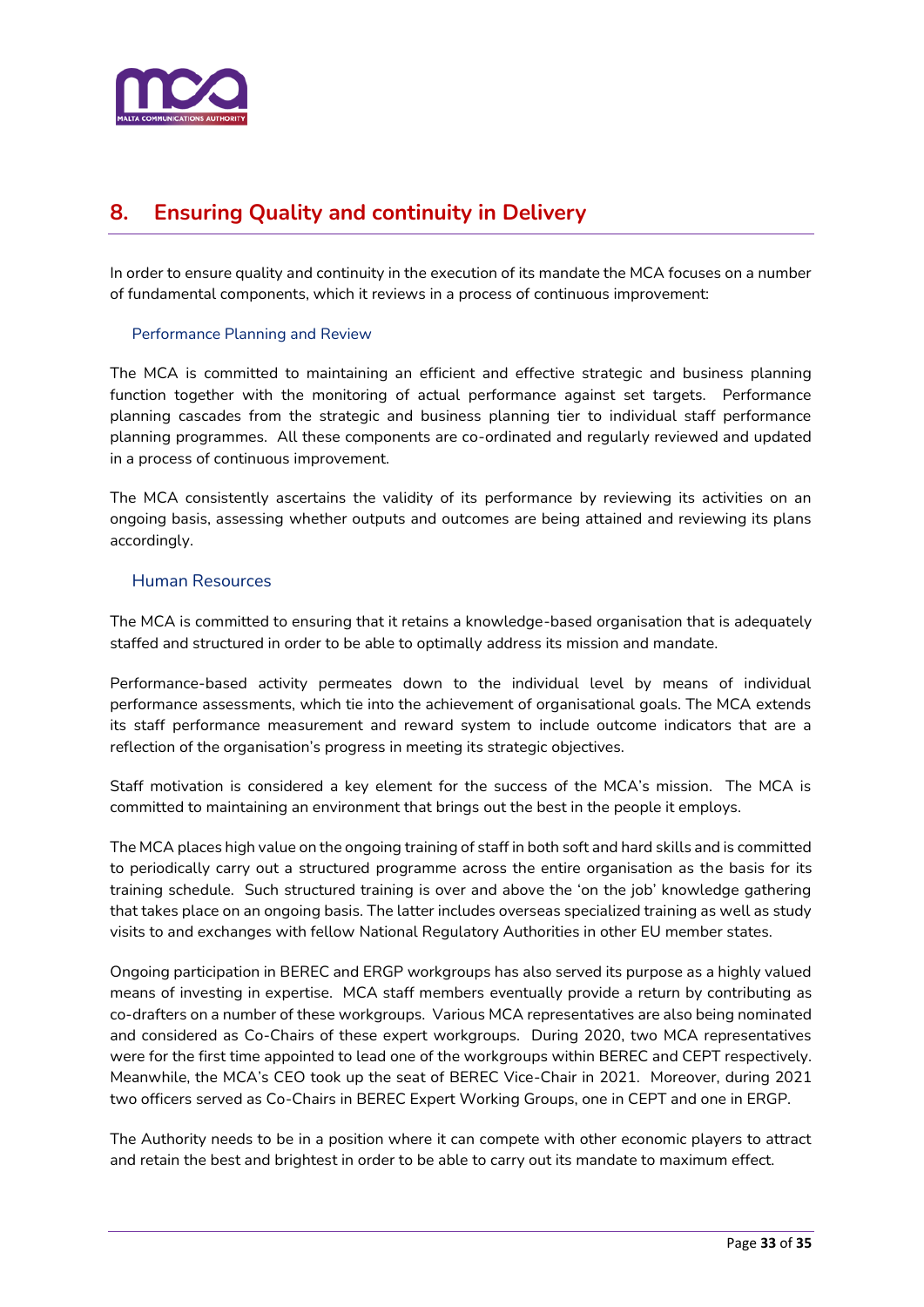

#### Outsourcing of Expertise

In those instances where it is feasible to do so, the MCA will outsource requirements for services whenever these involve the need for specific expertise that is not available within the Authority. The MCA will also consider outsourcing where the need for such services is short-term, and mainly serves to address a pressing need. The MCA is committed to dedicating the necessary resources towards the management of contractors, with a view to obtaining the best possible value in services received both in terms of contracted outputs as well as via knowledge transfer.

#### **Organisation**

An organisation that operates in a highly dynamic environment needs to have the in-built flexibility to adapt to changing circumstances. The MCA retains such flexibility via a matrix mode of operation that cuts across formal organisational boundaries and brings together staff from various units and disciplines together to work on specific assignments.

As new functions are assumed the MCA will dovetail these with its business in as seamless a manner as possible. The MCA mission, strategic and business objectives, organisation structure, policies and procedures will be updated to reflect the new state of affairs.

#### **Resources**

If it is to function at desired levels and empower its staff members to achieve optimal performance, the MCA will ensure that they are adequately equipped to carry out the task. In this respect this organisation is committed to providing the environment that is most conducive to productivity. It will do this by providing adequate premises and ICT resources as well as other logistical support as required.

The MCA also deems information management as being a fundamental resource to this organisation, and will see to setting up new information systems and processes as necessary, as well as maximising the potential of existing ones. The Authority considers keeping staff updated on developments on an ongoing basis as a fundamental component of its information management activity.

Financial autonomy represents another important pillar in the maintenance of the MCA's status as an independent and effective regulator as well as to achieve desired targets in the case of other mandated non-regulatory activities. The MCA will follow principles of good governance, ensuring that it has adequate finances to meet its mandate and that it delivers the best possible service to stakeholders. In so doing this organisation will also ensure that it is fully accountable for its activities and related incomes and expenditures.

The MCA will continue to ensure that financial reporting reflects the activities carried out and the related sources of funding. The Authority will dedicate the necessary resources towards maintaining its accountability framework to the highest standards.

In order to be able to deliver its programme the MCA requires the collaboration and timely input of other institutional players, not only in the areas of HR and Finance but also in the case of tendering requirements and in instances where projects span a number of government bodies. In the same spirit